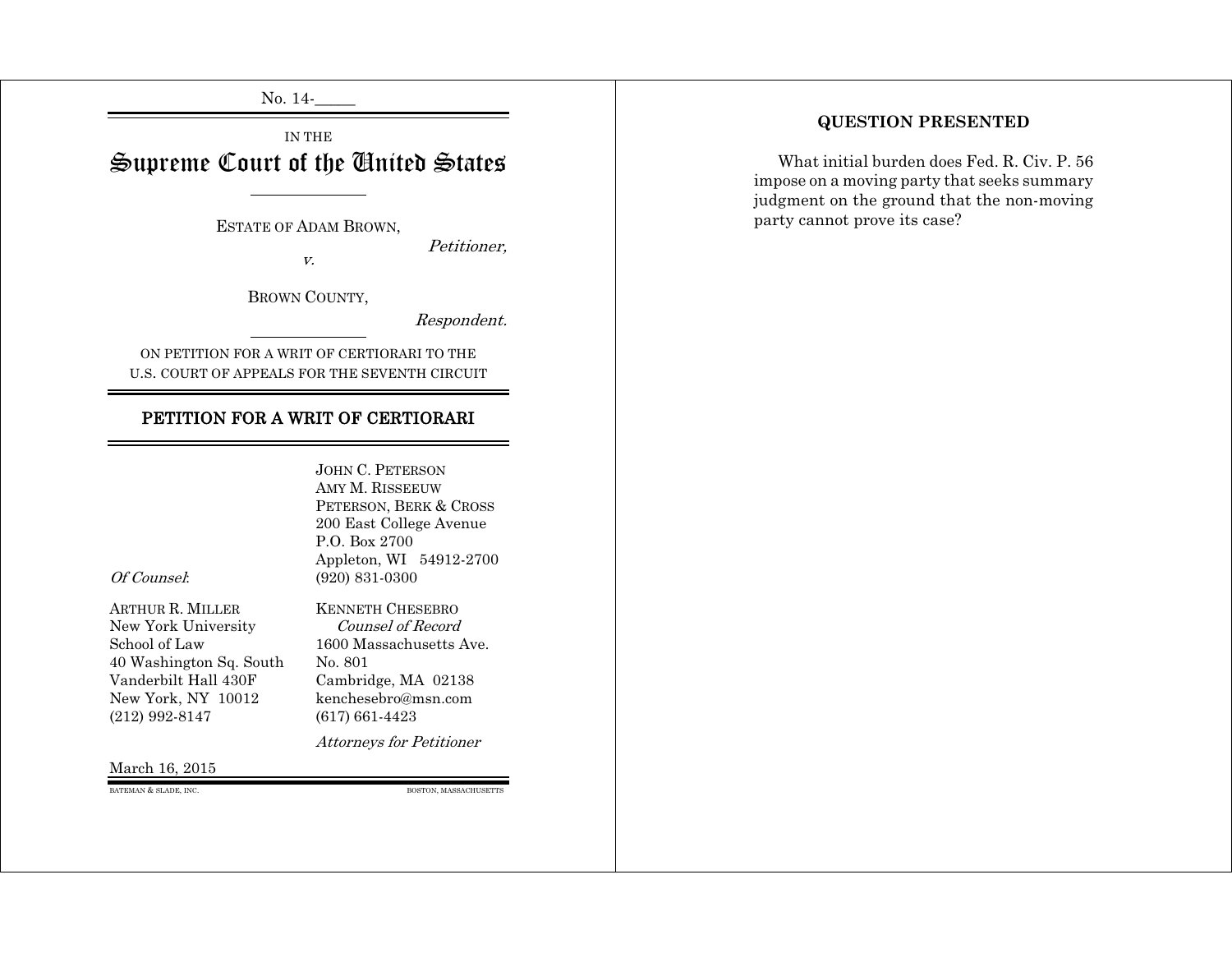# **PARTIES TO THE PROCEEDING**

ii

Petitioner, the Estate of Adam Brown, was plaintiff in the trial court and appellant in the U.S. Court of Appeals for the Seventh Circuit. Respondent, Brown County (Wisconsin), was defendant in the trial court and appellee in the Seventh Circuit. Petitioner has dropped its claims against the two other defendants originally named in the lawsuit (Timothy Thomas and Matthew Secor).

# iii

# **TABLE OF CONTENTS**

|    | QUESTION PRESENTED                                                                                                                                          |
|----|-------------------------------------------------------------------------------------------------------------------------------------------------------------|
|    | PARTIES TO THE PROCEEDING  ii                                                                                                                               |
|    |                                                                                                                                                             |
|    |                                                                                                                                                             |
|    |                                                                                                                                                             |
|    | PROCEDURAL RULE INVOLVED  1                                                                                                                                 |
|    |                                                                                                                                                             |
|    | STATEMENT OF THE CASE $\ldots \ldots \ldots \ldots \ldots$                                                                                                  |
|    | REASONS FOR GRANTING THE PETITION  8                                                                                                                        |
|    |                                                                                                                                                             |
|    | $Argument \ldots \ldots \ldots \ldots \ldots \ldots \ldots \ldots \ldots \ldots 10$                                                                         |
| I. | The Seventh Circuit's Ruling is<br>Irreconcilable With This Court's<br>Decisions in Adickes and Celotex  10                                                 |
| П. | The Circuits Are in Conflict Over What<br>Initial Burden Rule 56(c) Imposes on<br>a Summary Judgment Movant Who<br>Would Not Have the Trial Proof Burden 15 |
|    | Circuits in Which Summary Judgment<br>A.<br>Movants Always Bear a Rule 56(c)<br>Burden to Make a Record-Based Showing 15                                    |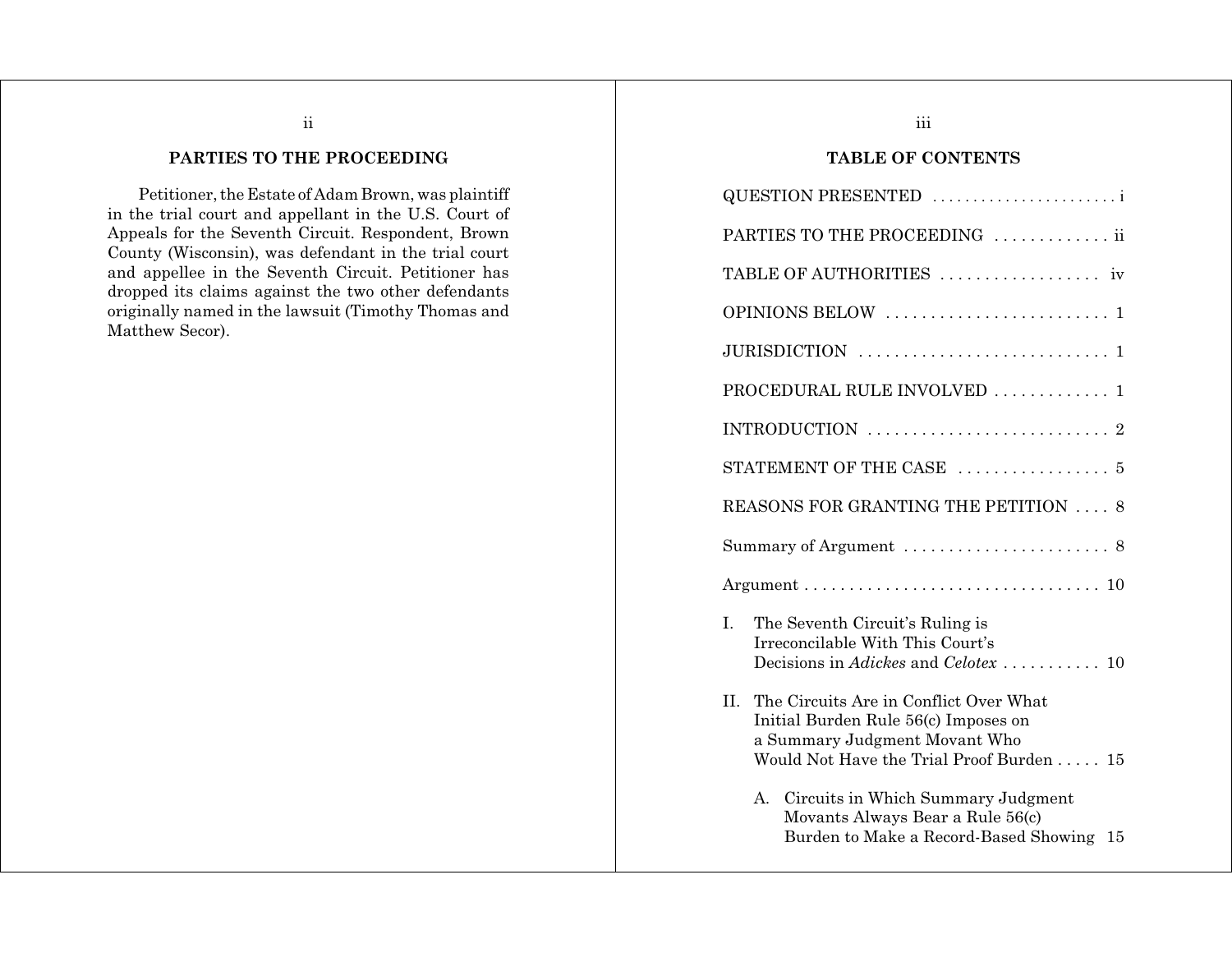iv

|                                     | B. Circuits in Which Some Summary                                       |  |  |
|-------------------------------------|-------------------------------------------------------------------------|--|--|
| Judgment Movants Bear No Rule 56(c) |                                                                         |  |  |
|                                     | Burden to Make a Record-Based Showing 18                                |  |  |
|                                     |                                                                         |  |  |
|                                     | CONCLUSION $\ldots \ldots \ldots \ldots \ldots \ldots \ldots \ldots 22$ |  |  |

APPENDICES . . . . . . . . . . . . . . . . . . . . . . . 1a to 32a

# **TABLE OF AUTHORITIES**

v

# *CASES***:** *PAGE***:**

| Adickes v. S. H. Kress & Co.,                                           |
|-------------------------------------------------------------------------|
| 398 U.S. 144 (1970)  7-8, 10-14, 19-20                                  |
| Allen v. Board of Public Educ. for Bibb County,                         |
| 495 F.3d 1306 (11th Cir. 2007)  18                                      |
| Ashe v. Corley, 992 F.2d 540 (5th Cir. 1993) 9, 17                      |
| Bias v. Advantage Intern., Inc., 905 F.2d 1558                          |
| (D.C. Cir. 1990)<br>18<br>.<br>.                                        |
| Budhun v. Reading Hosp. and Medical Center,                             |
| 765 F.3d 245 (3d Cir. 2014)<br>$\ldots$ .<br>16<br>.                    |
| Capitol Indem. Corp. v. United States,                                  |
|                                                                         |
| Carmona v. Toledo, 215 F.3d 124 (1st Cir. 1991) . 16                    |
| Celotex Corp. v. Catrett, 477 U.S. 317 (1986). passim                   |
| Chipollini v. Spencer Gifts, Inc.,                                      |
|                                                                         |
| Clark v. Coats & Clark, Inc.,                                           |
|                                                                         |
| Elkins v. Richardson-Merrell, Inc.,                                     |
|                                                                         |
| Ewert v. eBay, Inc., 2015 WL 310228                                     |
|                                                                         |
| Giannulo v. City of New York,                                           |
| $322$ F.3d 139 (2d Cir. 2003)<br>16                                     |
| Greene v. Dalton, 164 F.3d 671 (D.C. Cir. 1999)<br>18                   |
| Grimes v. City and County of San Francisco,                             |
| 951 F.2d 236 (9th Cir. 1991)  20                                        |
| Handenn v. Lemaire, 112 F.3d 1339 (8th Cir. 1997) 17                    |
| Hansen v. Black, 885 F.2d 642 (9th Cir. 1989)  20                       |
| Higgins v. Scherr, 837 F.2d 155                                         |
| $(4th Cir. 1988) \ldots \ldots \ldots \ldots$<br>$16-17, 21$<br>$\cdot$ |
| Honor v. Booz-Allen & Hamilton, Inc.,                                   |
| 383 F.3d 180 (4th Cir. 2004)  16                                        |
| <i>In re Schifano</i> , 378 F.3d 60 (1st Cir. 2004) $\ldots$ .<br>15    |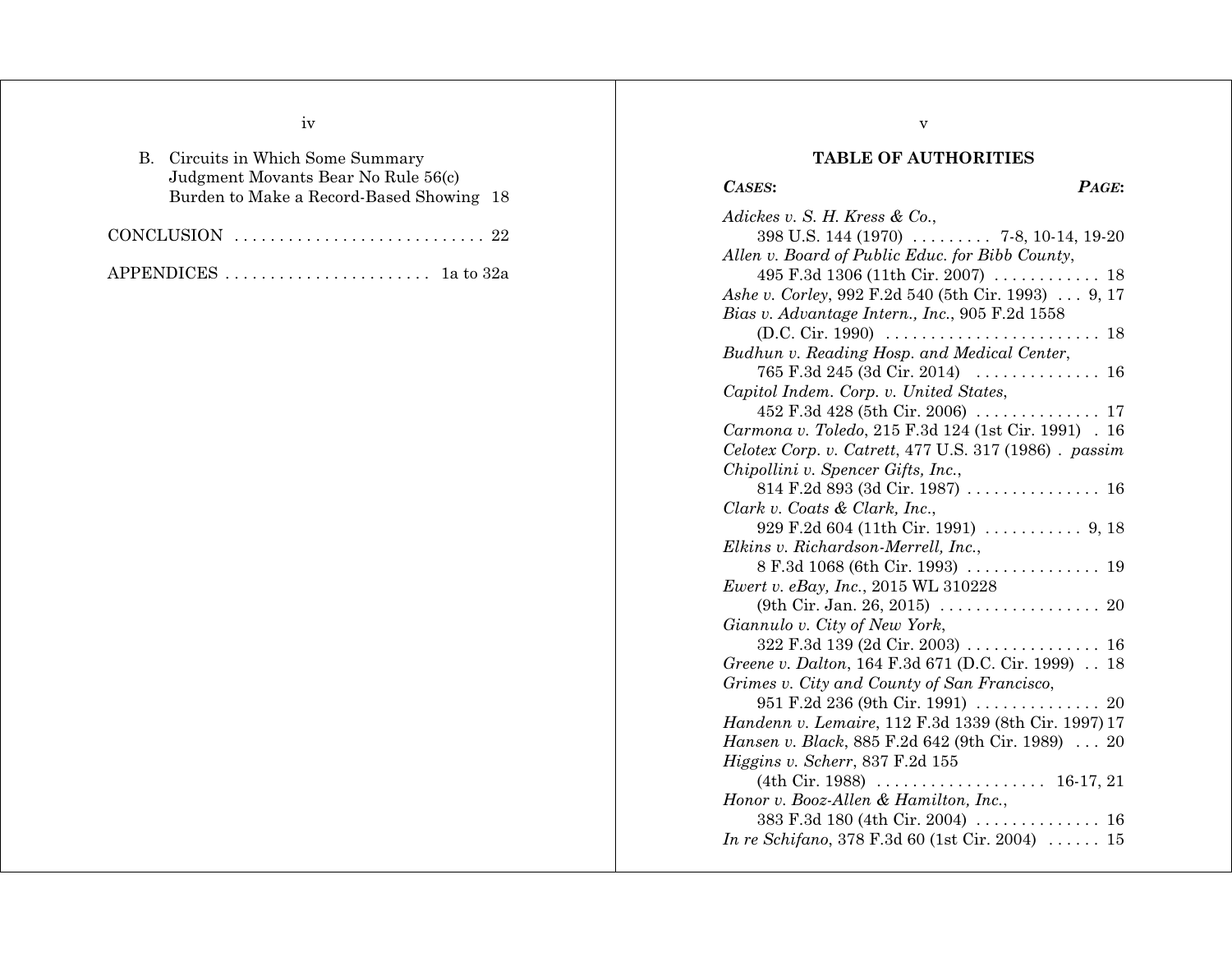# vi

# *CASES (CONTINUED)***:** *PAGE***:**

| Isquith for and on Behalf of Isquith v. Middle South       |
|------------------------------------------------------------|
| Utilities, Inc., 847 F.2d 186 (5th Cir. 1988)  17          |
| Maffei v. Northern Ins. Co. of New York,                   |
|                                                            |
| Marvel Characters, Inc. v. Simon,                          |
| 310 F.3d 280, 286 (2d Cir. 2002) $\ldots \ldots \ldots 16$ |
| Monell v. Department of Social Services                    |
| of New York City, 436 U.S. 658 (1978) $\ldots \ldots 5$    |
| Napier v. F/V DEESIE, Inc., 454 F.3d 61                    |
| (1st Cir. 2006)                                            |
| Nissan Fire & Marine Ins. Co., Ltd. v. Fritz Cos.,         |
| $Inc., 210 F.3d 1099 (9th Cir. 2000) \ldots 20$            |
| <i>Orloff v. Allman</i> , 819 F.2d 904 (9th Cir. 1987)  20 |
| River City Markets, Inc. v. Fleming Foods West,            |
| <i>Inc.</i> , 960 F.2d 1458 (9th Cir. 1992) $\ldots$ 20    |
| Russ v. International Paper Co.,                           |
| 943 F.2d 589 (5th Cir. 1991)  17, 21                       |
| Street v. J.C. Bradford & Co.,                             |
| 886 F.2d 1472 (6th Cir. 1989)  19                          |
| Tenbarge v. Ames Taping Tool Systems, Inc.,                |
| $128$ F.3d 656 (8th Cir. 1997)<br>. 17                     |
| United States v. 45/194 Kg. Drums of Pure                  |
| Vegetable Oil, 961 F.2d 808 (9th Cir. 1992) 20             |
| Upper Skagit Tribe v. Washington,                          |
| 576 F.3d 920 (9th Cir. 2009)  20                           |
| Valladolid v. City of National City,                       |
| 976 F.2d 1293 (9th Cir. 1992)  19-20                       |
| Vitkus v. Beatrice Co., 11 F.3d 1535                       |
|                                                            |
| Windon Third Oil and Gas Drilling                          |
| Partnership v. Federal Deposit Ins.                        |
| Corp., 805 F.2d 342 (10th Cir. 1986) 17-18, 21             |
| Wisniewski v. Johns-Manville Corp.,                        |
|                                                            |

#### *STATUTES AND RULES***:**

| $28 \text{ U.S.C.} \S 1254(1) \ldots \ldots \ldots \ldots \ldots \ldots \ldots \ldots 1$      |
|-----------------------------------------------------------------------------------------------|
| $42 \text{ U.S.C.} \$ $1983 \ldots \ldots \ldots \ldots \ldots \ldots \ldots \ldots \ldots 5$ |
|                                                                                               |
|                                                                                               |
|                                                                                               |
|                                                                                               |
|                                                                                               |
|                                                                                               |
|                                                                                               |

#### *BOOK AND ARTICLES:*

| Paul D. Carrington, <i>Politics and Civil</i>               |
|-------------------------------------------------------------|
| Procedure Rulemaking: Reflections                           |
| on <i>Experience</i> , 60 Duke L.J. 597 (2010) $\ldots$ . 4 |
| Edward H. Cooper, Restyling the Civil Rules:                |
| Clarity Without Change, 79 Notre Dame                       |
|                                                             |
| Edward H. Cooper, Revising Civil Rule 56:                   |
| Judge Mark R. Kravitz and the Rules Enabling                |
| Act, 18 Lewis & Clark L. Rev. 591 (2014) 4, 13              |
| Jack H. Friedenthal, Cases on Summary                       |
| Judgment: Has There Been a Material                         |
| Change in Standards?, 63 Notre Dame                         |
|                                                             |
| Samuel Issacharoff and George Lowenstein,                   |
| Second Thoughts About Summary                               |
| <i>Judgment</i> , 100 Yale L.J. 73 (1990) 21                |
| Martin B. Louis, Federal Summary Judgment                   |
| Doctrine: A Critical Analysis,                              |
| 83 Yale L.J. 745 (1974)<br>11-12                            |

# vii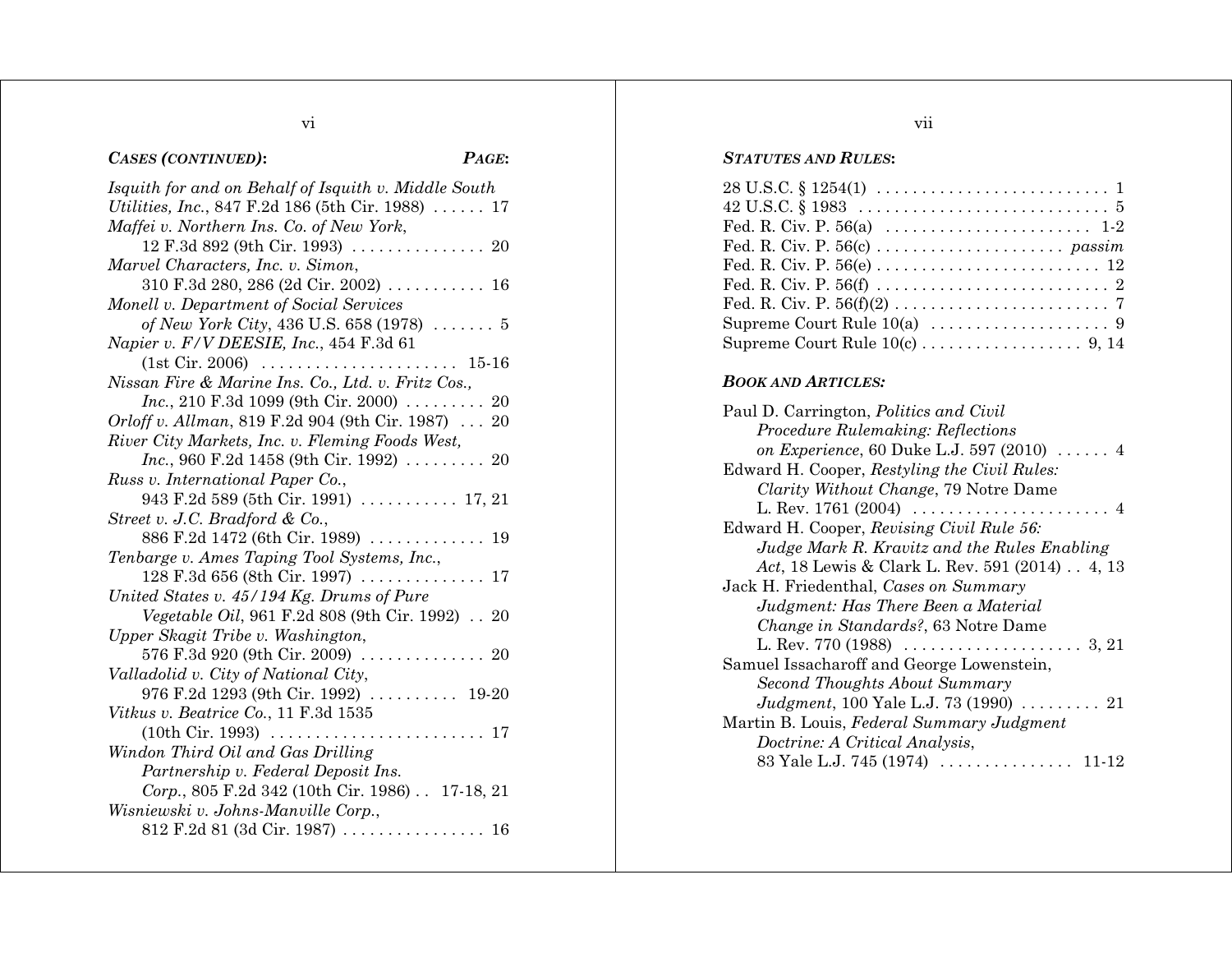viii

#### *BOOKS AND ARTICLES (CONTINUED)***:** *PAGE***:**

Arthur R. Miller, *The Pretrial Rush to Judgment: Are the "Litigation Explosion," "Liability Crisis," and Efficiency Clichés Eroding Our Day in Court and Jury Trial Commitments?*, 78 N.Y.U. L. Rev. 982 (2003) ............... 3 11 *Moore's Federal Practice* (Daniel R. Coquillette, *et al.*, eds., 3d ed. 2014) . . . . . . 4, 19 Martin H. Redish, *Summary Judgment and the Vanishing Trial: Implications of the Litigation Matrix*, 57 Stan. L. Rev. 1329 (2005) . . . . . . 3-4 D. Michael Risinger, *Another Step in the Counter-Revolution: A Summary Judgment on the Supreme Court's New Approach to Summary Judgment*, 54 Brook. L. Rev. 35 (1988) . . . . . . . . . . . . . . . 22 David A. Sonenshein, *State of Mind and Credibility in the Summary Judgment Context: A Better Approach*, 78 Nw. U. L. Rev. 774 (1983) . . . . . . . . . . . . . . 21 Adam N. Steinman, *The Irrepressible Myth of* Celotex*: Reconsidering Summary Judgment Burdens Twenty Years After the Trilogy*, 63 Wash. & Lee L. Rev. 81 (2006) . . . . . . . . 3, 19

# **PETITION FOR A WRIT OF CERTIORARI**

Petitioner, the Estate of Adam Brown, respectfully submits this petition for a writ of certiorari to the U.S. Court of Appeals for the Seventh Circuit.

#### **OPINIONS BELOW**

The panel decision of the Court of Appeals (App., *infra*, 1a-9a) is reported at 771 F.3d 1001. The decision denying *en banc* review (App., *infra*, 10a-11a) is unreported. The district court decision granting summary judgment, from which appeal was taken (App., *infra*, 12a-32a), is reported at 7 F.Supp.3d 906.

#### **JURISDICTION**

The Court of Appeals denied the timely petition for *en banc* review on Dec. 15, 2014. This Court has jurisdiction under 28 U.S.C. § 1254(1).

# **PROCEDURAL RULE INVOLVED**

Rule 56 of the Federal Rules of Civil Procedure provides in relevant part:

# **Rule 56. Summary Judgment**

(a) MOTION FOR SUMMARY JUDGMENT OR PARTIAL SUMMARY JUDGMENT. A party may move for summary judgment, identifying each claim or defense — or the part of each claim or defense — on which summary judgment is sought. The court shall grant summary judgment if the movant shows that there is no genuine dispute as to any material fact and the movant is entitled to judgment as a matter of law. The court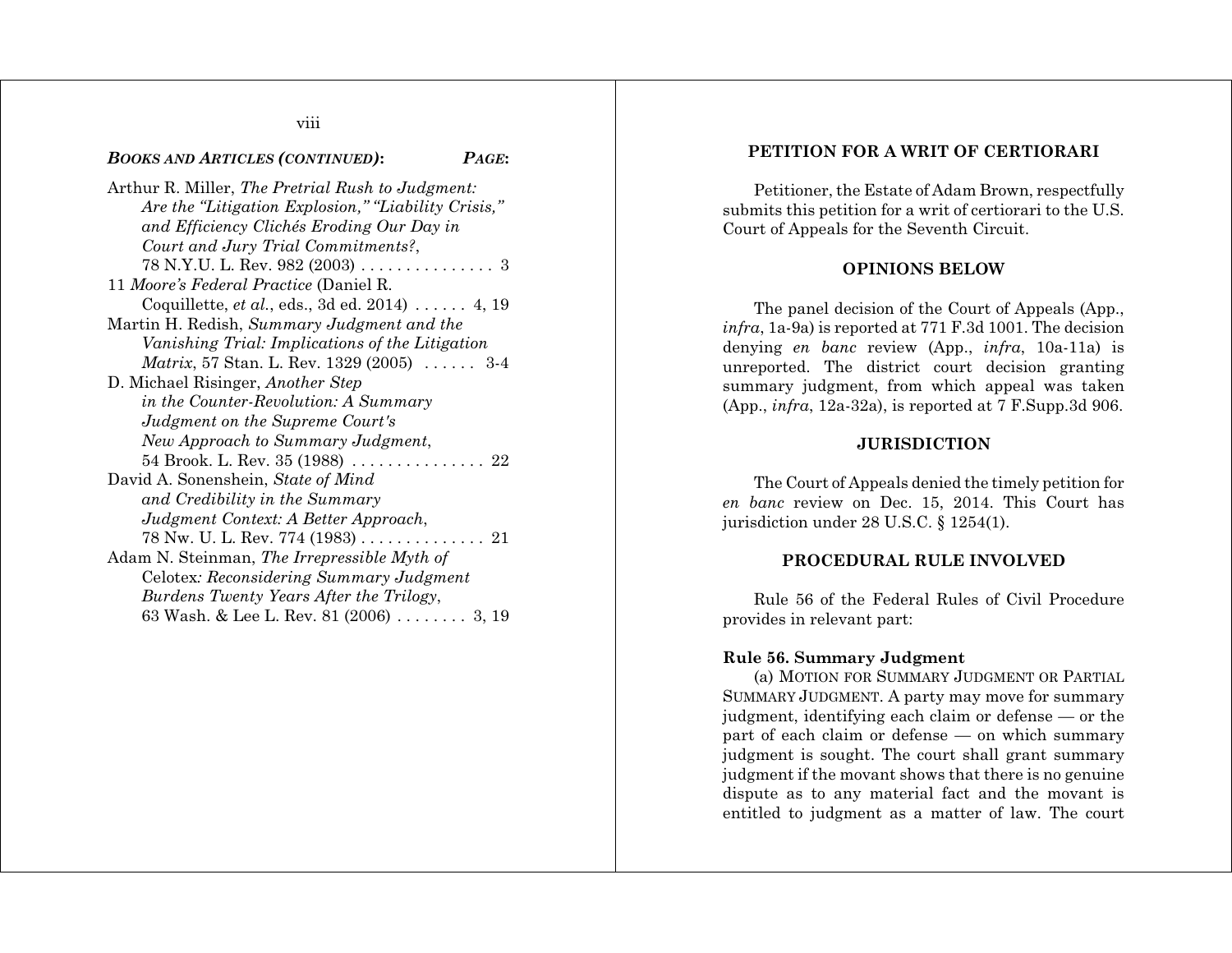should state on the record the reasons for granting or denying the motion.

\* \* \*

### (c) PROCEDURES.

(1) *Supporting Factual Positions*. A party asserting that a fact cannot be . . . genuinely disputed must support the assertion by:

> (A) citing to particular parts of materials in the record . . .; or

(B) showing that . . . an adverse party cannot produce admissible evidence to support the fact.

#### \* \* \*

(f) JUDGMENT INDEPENDENT OF THE MOTION. After giving notice and a reasonable time to respond, the court may:

(1) grant summary judgment for a nonmovant;

(2) grant the motion on grounds not raised by a party; or

(3) consider summary judgment on its own after identifying for the parties material facts that may not be genuinely in dispute.

### **INTRODUCTION**

This case poses a fundamental, unsettled question at the heart of the *Celotex* trilogy regarding what burden a summary judgment movant must satisfy before the nonmovant has any burden to respond. This Court's last substantial discussion of the Rule 56(c) burden was in *Celotex Corp. v. Catrett*, 477 U.S. 317, 322-27 (1986); *see also id.* at 328 (White, J., concurring). Reflecting the importance of summary judgment, as of 2005 *Celotex* and the other two decisions in the trilogy had each been cited more frequently by federal courts than any other decision in this Court's history.**<sup>1</sup>**

Despite its practical importance, the lower federal courts have never been able to agree on the proper interpretation of *Celotex*. See pp. 15-21, *infra*. Procedure scholars are likewise divided, with some viewing the Rule 56(c) burden as substantial, and others viewing it as minimal or even nonexistent — but with a consensus that, however the Rule 56(c) burden should be formulated, the current confusion is traceable to ambiguities in this Court's *Celotex* decision and in Justice White's concurrence.**<sup>2</sup>** That confusion has never

**<sup>1</sup>** Adam N. Steinman, *The Irrepressible Myth of* Celotex*: Reconsidering Summary Judgment Burdens Twenty Years After the Trilogy*, 63 Wash. & Lee L. Rev. 81, 86-87, 142-43 (2006).

**<sup>2</sup>** Scholarship viewing Rule 56(c) as imposing a substantial burden includes Jack H. Friedenthal, *Cases on Summary Judgment: Has There Been a Material Change in Standards*?, 63 Notre Dame L. Rev. 770, 775-76 (1988) (Rule 56(c) "specifically requires an initial showing by the moving party," including one "who does not have the burden of production at trial"); *id*. at 778 ("differences among the Justices" in their *Celotex* opinions "are confusing to say the least"); Arthur R. Miller, *The Pretrial Rush to Judgment: Are the "Litigation Explosion," "Liability Crisis," and Efficiency Clichés Eroding Our Day in Court and Jury Trial Commitments?*, 78 N.Y.U. L. Rev. 982, 1039, 1062-63 (2003) (agreeing that "*Celotex* unfortunately fails to provide clear guidance" on the Rule 56(c) burden, and observing that "confusion" created by various aspects of the decision and by Justice White's concurrence has led some courts to conclude that "the moving party's burden need only be cursory"); Steinman, *supra* note 1, 63 Wash. & Lee L. Rev. at 104, 109 (*Celotex* presents "significant ambiguities" which have led many courts and commentators to read it "as placing essentially no burden at all on a defendant seeking summary judgment"). Scholarship viewing Rule 56(c) as imposing a minimal or nonexistent burden includes Martin H. Redish, *Summary Judgment and the Vanishing Trial: Implications of the Litigation Matrix*, 57 Stan. L. Rev. 1329, 1334 (2005) ("it is not clear with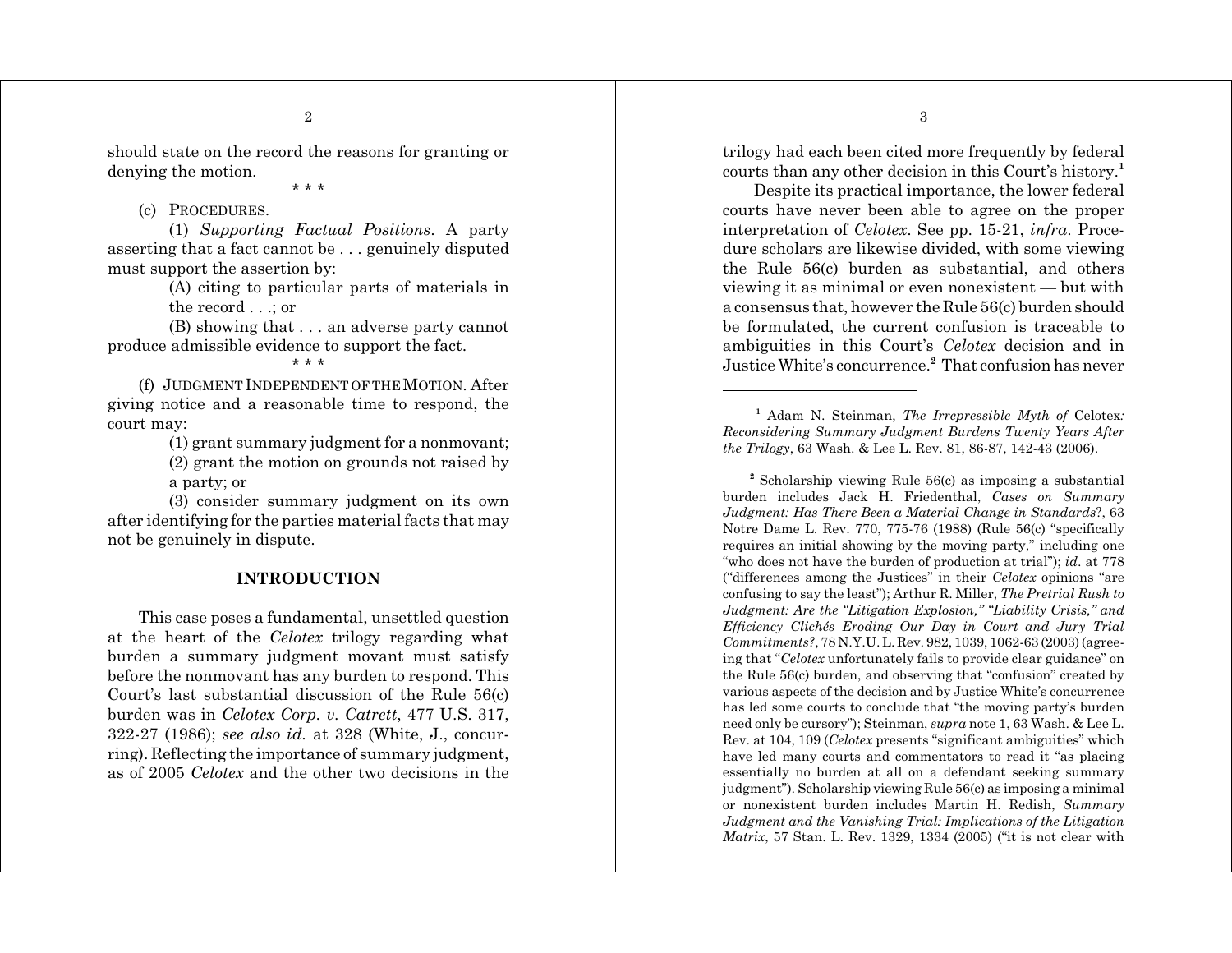been addressed through the Rules-revision process, deliberately so.**<sup>3</sup>** Certiorari should be granted to resolve this fundamental, unsettled matter of civil procedure which the lower federal courts confront on a regular basis.

**<sup>3</sup>** Paul D. Carrington, *Politics and Civil Procedure Rulemaking: Reflections on Experience*, 60 Duke L.J. 597, 647 (2010) (Advisory Committee's 1992 redraft of Rule 56 was rejected by the Standing Committee on the view "that it would be inappropriate for our committees to trespass on a lawmaking role that the high Court had appropriated for itself"); Edward H. Cooper, *Restyling the Civil Rules: Clarity Without Change*, 79 Notre Dame L. Rev. 1761, 1780 (2004) (approach of Style Project for the Civil Rules was that even slight substantive changes "must be addressed by other means"); Edward H. Cooper, *Revising Civil Rule 56: Judge Mark R. Kravitz and the Rules Enabling Act*, 18 Lewis & Clark L. Rev. 591, 595 (2014) (Style Project made no "effort to make the rule conform to practice" or introduce any "new wrinkles," nor did the substantive revisions of Rule 56 commenced in 2005, which took effect in 2010, address "[t]he allocation of the moving burden"); *id*. at 609 (final revised Rule 56 evinced "no attempt to solve the mystery of how a movant who does not have the trial burden" may meet its Rule 56(c) burden).

**STATEMENT OF THE CASE**

In 2012 petitioner, the Estate of Adam Brown, filed a lawsuit pursuant to 42 U.S.C. § 1983 against Brown County, Wisconsin, and members of the County's sheriff's department, alleging that they had executed a search warrant in "violation of Adam J. Brown's constitutional rights," Complaint ¶ 1, resulting in his death. *Id.,* ¶¶ 7-21.**<sup>4</sup>** The Estate pled two distinct Fourth Amendment claims.

First was an unreasonable-seizure claim against the sheriff's deputy who shot and killed Brown during a SWAT-style raid on Brown's home, launched in total darkness, to obtain evidence of a misdemeanor theft one committed not by Brown, but by a teenage guest. The complaint alleged that in killing Brown, the deputy used force "unreasonable under the circumstances," in violation of "clearly established constitutional rights of which reasonable officers knew or should have known." Complaint ¶¶ 22-26.

Second was an unreasonable-search claim against the County on a theory of *Monell* liability,**<sup>5</sup>** alleging that the County's policies and procedures caused its sheriff's department "to execute a search warrant in an unreasonably dangerous manner," Complaint ¶ 5; *see also id*., ¶ 33 (County's policies and procedures caused execution of "search warrant in an unreasonably dan-

what approach the *Celotex* Court replaced the preexisting [Rule 56(c)] standard"); *id*. at 1344-45 (complaining that "obscure" language and "sloppy reasoning" in *Celotex* have led some courts and scholars to resist "*Celotex*'s apparent conclusion that no more than a minimal burden should be imposed on a movant who lacks a burden of proof at trial"). *Compare* 11 *Moore's Federal Practice* § 56.40[1][b][iv], at 56-109 (Daniel R. Coquillette, *et al.*, eds., 3d ed. 2014) ("most courts" have adopted "[t]he better position" of reading *Celotex* to require all summary judgment movants to make a record-based showing).

**<sup>4</sup>** The complaint appears in the Appellant's Appendix in the Seventh Circuit ("7th Cir. App.") at 1-3. At the time of his death, Adam Brown was a young adult with no dependents, and thus the litigation on behalf of his estate is being pursued by his mother, Nancy Brown.

**<sup>5</sup>** *Monell v. Department of Social Services of the City of New York*, 436 U.S. 658, 690-95 (1978).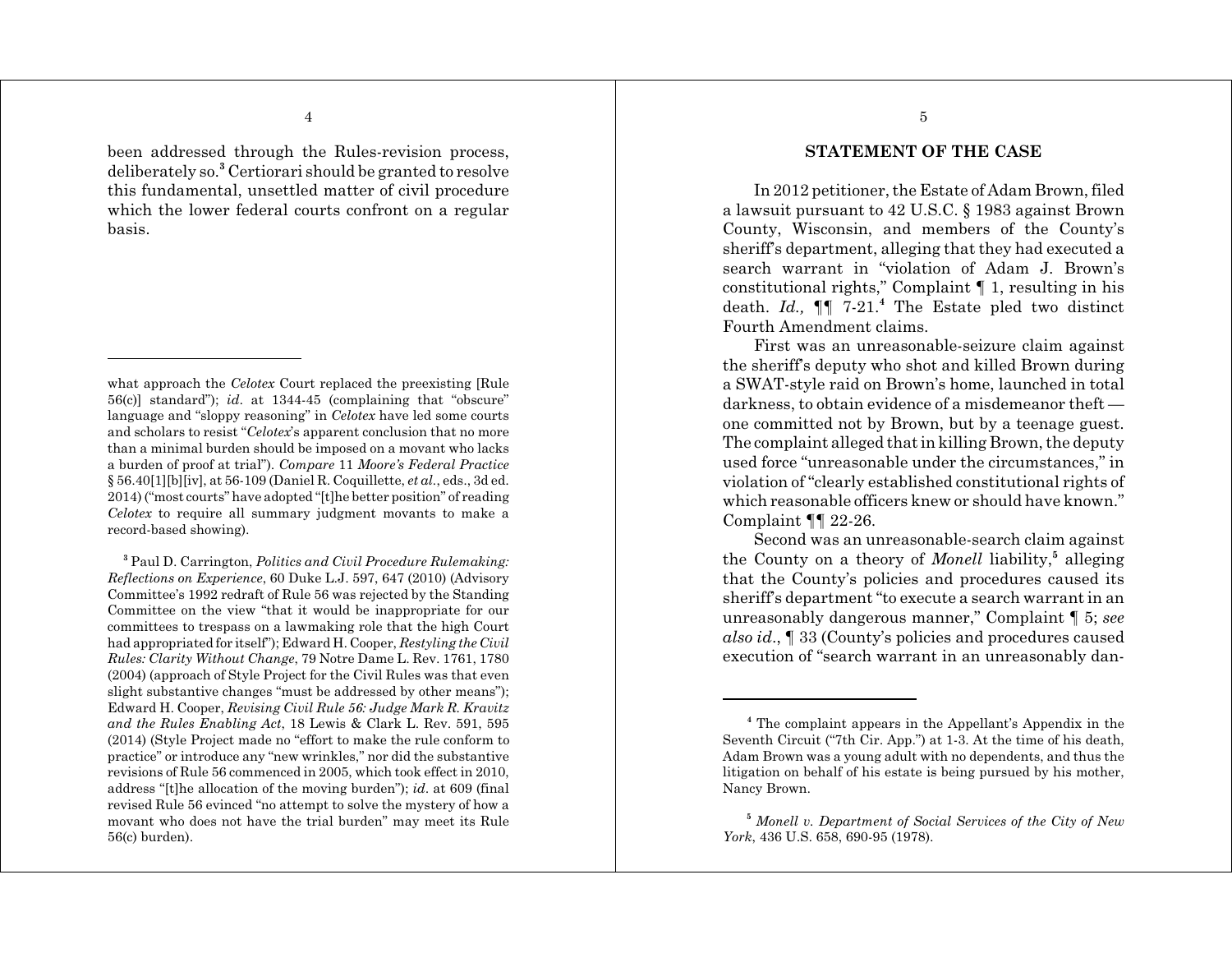gerous and threatening manner given the nature of the warrant"); App. 5a (characterizing nighttime search as "foolish" because "there doesn't seem to have been any reason not to postpone the search of Brown's apartment till daylight"); App. 6a ("suspicious-looking undercover officer at the front of the police team" likewise presented an apparently unnecessary danger).

Under the scheduling order agreed to by the County, it had approximately six months to depose the Estate's two surviving eyewitnesses and the Estate's expert witness, prior to filing for summary judgment. 7th Cir. App. 12-15. It declined to conduct any such discovery. No depositions of the eyewitnesses were taken, and the County stipulated to amending the scheduling order so that it would not even know the identity of plaintiff's expert witness until after moving for summary judgment. *Id*. at 16. Thus, the County's summary judgment papers made no reference to the "formidable expert report by William T. Gaut, holder of several degrees, including a Ph.D in Criminal Justice, and a police officer for 24 years who attained high rank in the Birmingham, Alabama police department," App. 6a, a report which "concludes that the search of the apartment was a 'gross deviation from accepted police practices and procedures . . . .'" App. 7a. (The expert report is at 7th Cir. App. 97-123.)

Although the County's one-page motion for summary judgment sought dismissal of all claims, 7th Cir. App. 18, its memorandum did not even mention the Estate's unreasonable-search claim. *Id*. at 79-96.**<sup>6</sup>**

Accordingly, the Estate's opposition brief focused on addressing the narrow argument advanced in the County's memorandum regarding the unreasonableseizure claim (that only the circumstances which existed at the moment of seizure, and nothing that occurred earlier, were relevant). The Estate made no effort to canvass the evidence relevant to the unreasonable-search claim. *Id*. at 124-36.

Without giving notice pursuant to Fed. R. Civ. P.  $56(f)(2)$  that it might grant summary judgment on the unreasonable-search claim not argued in the County's memorandum, the District Court granted summary judgment on all claims. App. 10a-32a.

On appeal, the Estate argued that by *sua sponte* granting summary judgment on the unreasonablesearch claim, the district court had violated Fed. R. Civ. P. 56.**<sup>7</sup>** It invoked this Court's holding that Rule 56(c) imposes on summary judgment movants an affirmative burden to identify record materials that "demonstrate the absence of a genuine issue of material fact." *Celotex Corp. v. Catrett*, 477 U.S. 317, 323 (1986); *see also id.* at 328 (White, J., concurring). It also invoked this Court's holding that, absent such an initial showing, the nonmovant need not come forth with any admissible evidence. *Adickes v. S. H. Kress & Co.*, 398 U.S. 144, 159-60 (1970).

Instead of reversing the grant of summary judgment on the unreasonable-search claim due to the County's failure to meet its Rule 56(c) burden, the

**<sup>6</sup>** On appeal the County did not dispute this point. It contended that its filing of a motion seeking dismissal of all claims was sufficient to discharge any Rule 56(c) burden. Appellees' Br., July 30, 2014, at 9 ("the motion for summary judgment sought dismissal of all of the Estate's claims"); *id*. at 17 (same).

**<sup>7</sup>** Appellant's Br., June 30, 2014, at 17-18, 27-28 & n.7; Appellant's Reply Br., Aug. 13, 2014, at 2-3 & n.3. The burden placed on defendants by *Celotex* and *Adickes* was also emphasized at oral argument (at 4:55 to 7:30 and 20:55 to 22:52 of the oral argument audio, available at http://media.ca7.uscourts.gov/sound/ 2014/rt.14-1867.14-1867\_10\_03\_2014.mp3).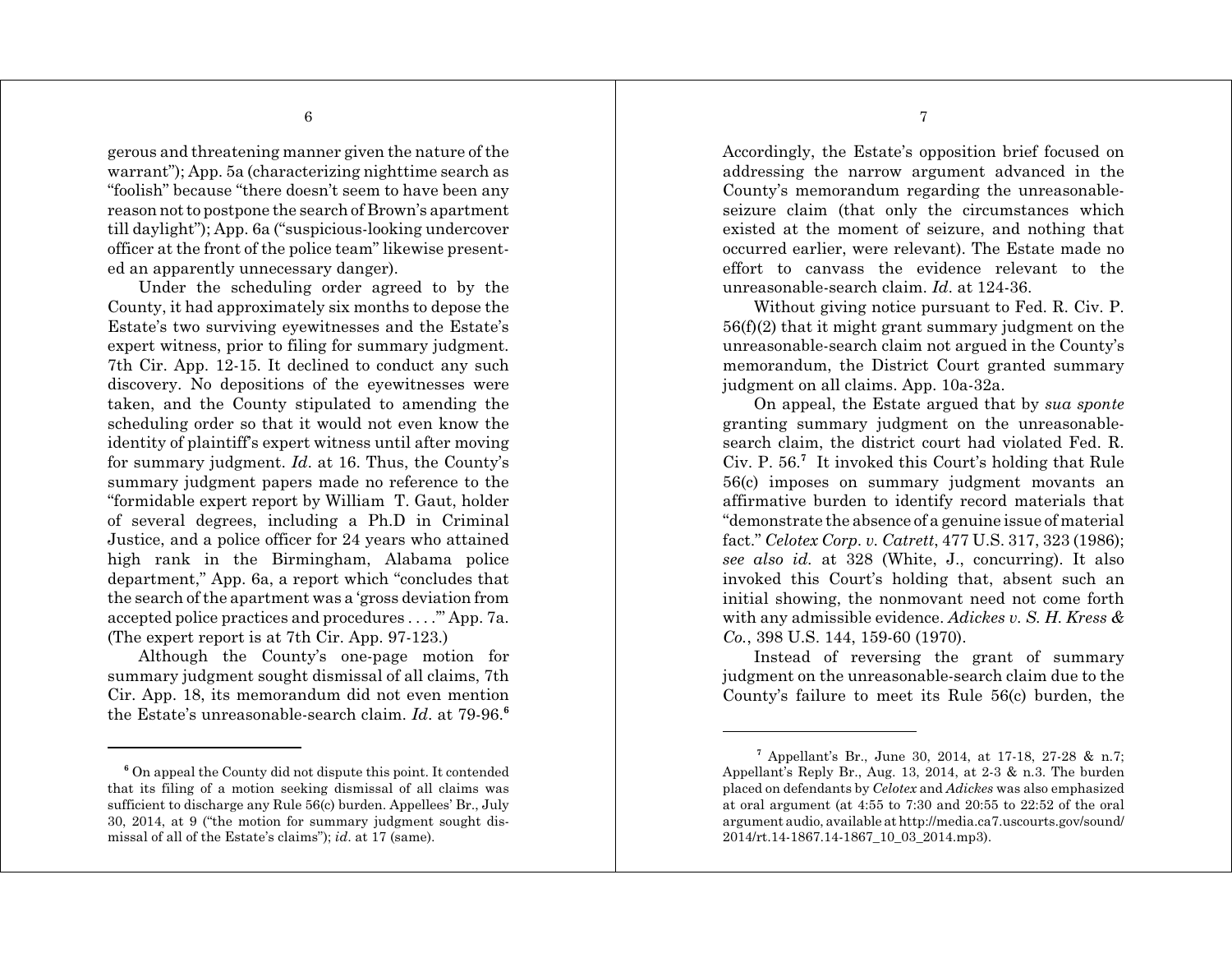Court of Appeals affirmed in full. App. 1a-9a. The court did not discuss this Court's decisions in *Celotex* and *Adickes* defining the Rule 56(c) burden. Indeed, it skipped over the Rule 56(c) burden issue entirely. It focused instead on whether certain record material submitted by the Estate had been put in admissible form (which the Estate had emphasized was irrelevant under *Adickes* given that the County never met its Rule 56(c) burden). App. 9a.

The Estate sought panel rehearing and rehearing *en banc*, pointing out that the panel decision was contrary to *Celotex* and *Adickes* and in conflict with well-considered decisions of most circuits. Petition for Panel Rehearing or Rehearing *En Banc*, Dec. 1, 2014, at 11-12 & note 3. Rehearing was denied, without dissent. App. 10a-11a. This petition (involving only the unreasonable-seizure claim against the County, see p. ii, *supra*) follows.

# **REASONS FOR GRANTING THE PETITION**

# **Summary of Argument**

1. The decision below is contrary to *Adickes v. S. H. Kress & Co.*, 398 U.S. 144 (1970), which recognized that to meet its "burden of showing the absence of a genuine issue," a summary judgment movant must "foreclose the possibility" of the opponent proving the "critical element" at issue, *id*. at 157-58 — and that unless and until that burden is met, the nonmovant has no obligation to put any of its evidence in admissible form. *Id*. at 160. The decision below is also contrary to *Celotex Corp. v. Catrett*, 477 U.S. 317 (1986). *Id*. at 323 ("Of course, a party seeking summary judgment always bears the initial responsibility of . . . identifying those portions of [the record] which it believes demonstrate

the absence of a genuine issue of material fact."); *id*. at 325 (burden entails "'showing' — that is, pointing out to the district court — that there is an absence of evidence to support the nonmoving party's case."). Review is thus warranted under Rule 10(c) to enforce this Court's precedents in the important and frequently litigated area of summary judgment practice.

2. Review is also warranted under Rule 10(a) to resolve a sharp conflict among the circuits concerning what initial burden Rule 56(c) imposes on a moving party that seeks summary judgment on the ground that the nonmoving party will be unable to prevail at trial. By the decision below, the Seventh Circuit has now joined the Sixth and Ninth Circuits in the view that merely by asserting its opponent cannot win, a summary judgment movant can impose on its opponent the laborious task of compiling its case in admissible form. Nine circuits reject this approach. *E.g.*, *Ashe v. Corley*, 992 F.2d 540, 543 (5th Cir. 1993) ("It is not enough for the moving party to merely make a conclusory statement that the other party has no evidence to prove his case."); *Clark v. Coats & Clark, Inc*., 929 F.2d 604, 608 (11th Cir. 1991) ("it is never enough simply to state that the non-moving party cannot meet its burden at trial"). What burden Rule 56(c) imposes on the moving party is an important question that arises regularly in federal district courts throughout the nation. The answer should not vary depending on the circuit in which a case is being litigated. In deference to this Court, the Advisory Committee on Civil Rules has refrained from any effort to clarify the matter. It should now be settled by this Court through a grant of certiorari in this case.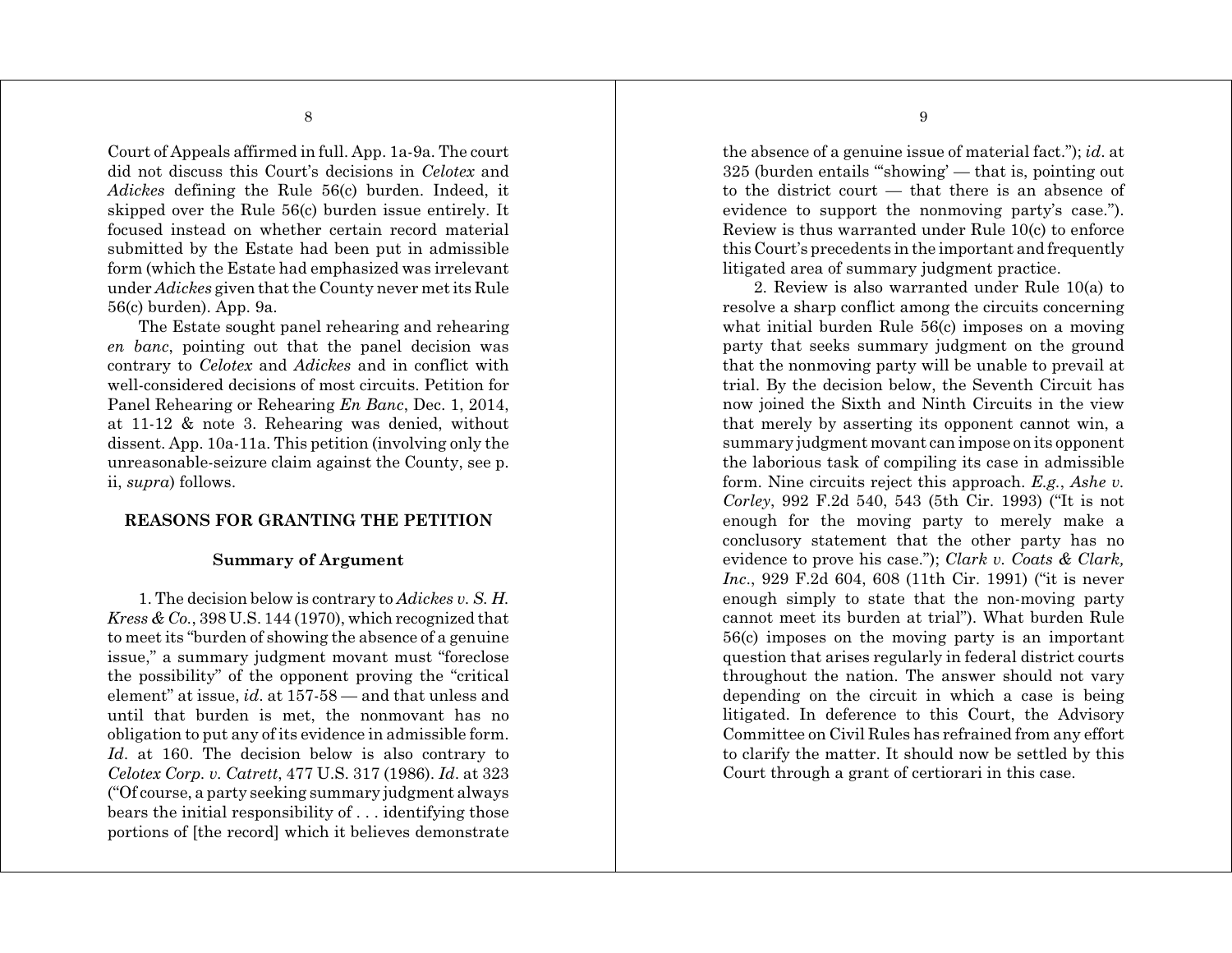**Argument**

# **I. The Seventh Circuit's Ruling is Irreconcilable With This Court's Decisions in** *Adickes* **and** *Celotex*

The Court of Appeals decision affirming summary judgment on all claims, even though the unreasonablesearch claim was not argued in the County's opening memorandum, is irreconcilable with *Adickes v. S. H. Kress & Co.*, 398 U.S. 144 (1970), and *Celotex Corp. v. Catrett*, 477 U.S. 317 (1986). *Adickes* held that a summary judgment movant bears a Rule 56(c) burden to show, by referring to record materials, that its opponent will be unable to prevail at trial — and that absent such a threshold showing, the opponent need not come forth with any admissible evidence. *Celotex* affirmed this central holding of *Adickes*. Because the County concededly did *nothing* to meet its Rule 56(c) burden on the unreasonable-search claim, the decision below cannot be reconciled with *Adickes* and *Celotex*.

In *Adickes* the Section 1983 plaintiff, a white school teacher, alleged a conspiracy between the police and a store to refuse to serve her lunch while accompanied by six black students. A critical factual issue was whether any police officer was in the store when service was refused. 398 U.S. at 152, 158. The lower courts had granted summary judgment because plaintiff failed to submit admissible evidence that a police officer was in the store. *Id*. at 153. She had merely pointed to pleadings, hearsay, and an unsworn witness statement. *Id*. at 156, 159 n.19. For example, she relied on the account of a store cashier that a policeman was present, but this was in "an unsworn statement," the account not having been put in affidavit form. *Id*. at 156 & n.14. The defendant store

had successfully argued that to avoid summary judgment, "it was incumbent on [plaintiff] to come forward with an affidavit properly asserting the presence of the policeman in the store . . . ." *Id*. at 159.

This Court reversed, holding that plaintiff's failure to submit evidence in admissible form on a critical factual issue was irrelevant because defendant never met its threshold Rule 56(c) burden. "As the moving party, [defendant] had the burden of showing the absence of a genuine issue as to any material fact," and it "did not carry its burden because of its failure to foreclose the possibility that there was a policeman in" defendant's store when service was denied. *Id*. at 157.

As Dean Martin Louis long ago summarized in a leading article on summary judgment (cited in *Celotex*, 477 U.S. at 324 n.5), a summary judgment movant "who would not have the trial proof burden" has two separate ways of discharging his Rule 56(c) burden. Martin B. Louis, *Federal Summary Judgment Doctrine: A Critical Analysis*, 83 Yale L.J. 745, 749-50 (1974). "First, through discovery he can obtain a preview of his opponent's evidence on an essential element" and then summarize why "the evidence is insufficient to discharge the opponent's production burden." *Id*. at 750. "Second, by previewing his own proof he can attempt to show the nonexistence of an essential element asserted by the opposing party." *Id*.

The defendant store in *Adickes* took the second approach, attempting affirmatively to prove that there was no conspiracy between the police and the store to refuse service to plaintiff. It submitted testimony from the store manager, that he had not communicated with the police about refusing service to plaintiff; from the chief of police and two arresting officers, that the store manager had not asked them to arrest plaintiff; and from plaintiff, admitting she did not know of any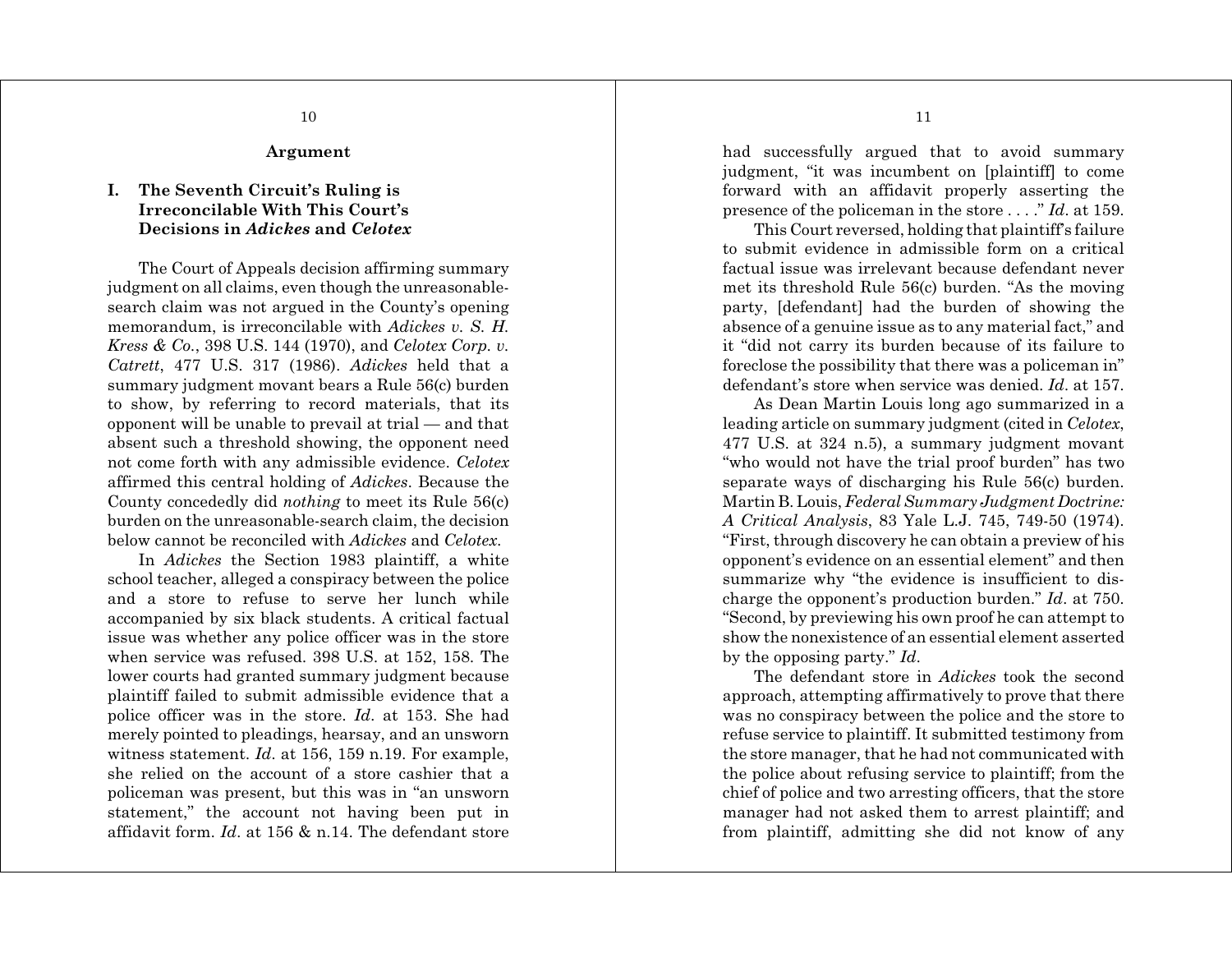communication between any store employee and the police. 398 U.S. at 153-55 & nn.8-12.

The Court held that defendant's preview of its proof "failed to carry its burden of showing the absence of any genuine issue of fact," *id*. at 153, because the testimony failed "to foreclose the possibility that there was a policeman in the Kress store . . . ." *Id*. at 157. For example, in their affidavits neither police officer "foreclose[d] the possibility . . . that he was in the store while [plaintiff] was there . . . ." *Id*. at 158. Because defendant "failed to fulfill its initial burden of demonstrating . . . that there was no policeman in the store," *id*., the motion failed, and plaintiff did not have to meet Rule 56(e)'s requirement that materials filed in response be admissible. The 1963 amendment to Rule 56, the Court held, "was not intended to modify the burden of the moving party under Rule 56(c) to show initially the absence of a genuine issue concerning any material fact." *Id*. at 159 & n.20. Thus, plaintiff "was not required to come forward with suitable opposing affidavits." *Id*. at 160.

This *Adickes* holding was reaffirmed in *Celotex Corp. v. Catrett*, 477 U.S. 317 (1986), which observed: "Of course, a party seeking summary judgment always bears the initial responsibility of . . . identifying those portions of [the record] which it believes demonstrate the absence of a genuine issue of material fact." *Id*. at 323. But *Celotex* also endorsed the first method of satisfying Rule 56(c) identified by Dean Louis: supplying a preview of the nonmovant's case. 83 Yale L.J. at 750. The Court made clear that in moving for summary judgment, a litigant need not submit "affidavits or other similar materials *negating* the opponent's claim." 477 U.S. at 323. Instead, "the burden on the moving party may be discharged by 'showing' — that is, pointing out to the district court —

that there is an absence of evidence to support the nonmoving party's case." *Id*. at 325. For example, in *Celotex* the critical factual issue was whether plaintiff's decedent had ever been exposed to Celotex's asbestos products. Rather than try to prove a negative, Celotex sought to meet its Rule 56(c) burden by showing that plaintiff "had failed to identify, in answering interrogatories specifically requesting such information, any witnesses who could testify" to exposure. *Id*. at 320.**<sup>8</sup>**

In *Celotex* it was conceded that when a movant focuses not on its *own* evidence, but on the nonmovant's inability to prove *its* case, an actual showing to that effect — not simply an assertion — is required. Celotex did not dispute that if plaintiff had "named a witness to support her claim, summary judgment should not be granted without Celotex somehow showing that the named witness' possible testimony raises no genuine issue of material fact." *Id*. at 328 (White, J., concurring). "It is not enough to move for summary judgment without supporting the motion in any way or with a conclusory assertion that the plaintiff has no evidence to prove his case," Justice White observed. *Id*.

**<sup>8</sup>** This two-track aspect of *Celotex*, under which a summary judgment movant may meet its burden *either* by previewing the nonmovant's case (as in *Celotex* itself), *or* by previewing its own case (as in *Adickes*), is reflected in the revised wording of Rule 56(c) promulgated in 2010 as part of the Style Project of the United States Judicial Conference Advisory Committee on the Federal Rules of Civil Procedure (*see generally* Edward H. Cooper, *Revising Civil Rule 56: Judge Mark R. Kravitz and the Rules Enabling Act*, 18 Lewis & Clark L. Rev. 591, 595, 608-09 (2014)). Revised Rule 56(c)(1) provides in most pertinent part: "A party asserting that a fact cannot be . . . genuinely disputed must support the assertion by: (A) citing to particular parts of material in the record . . .; or (B) showing . . . that an adverse party cannot produce admissible evidence to support the fact."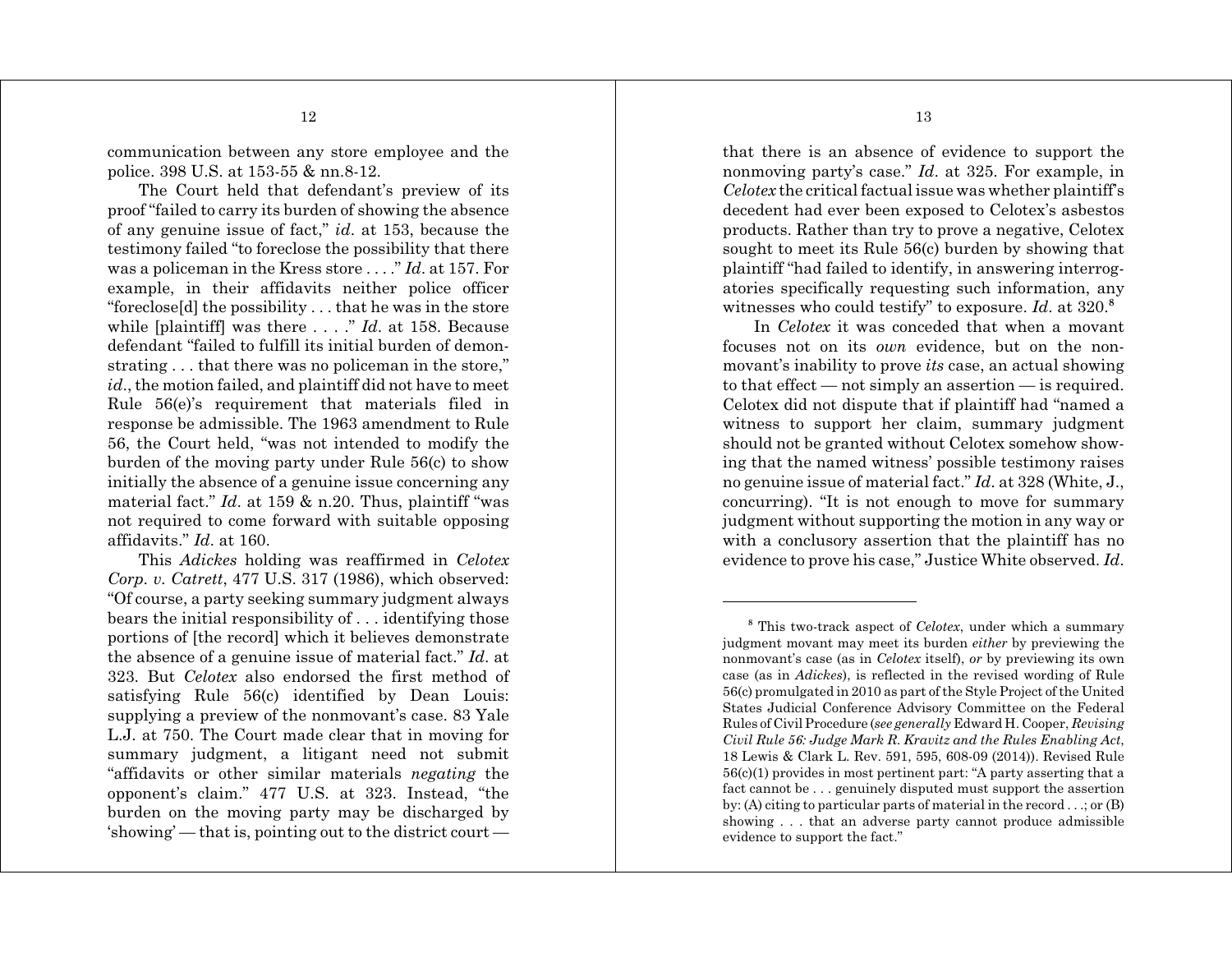The result below is irreconcilable with both *Adickes* and *Celotex*. In its motion for summary judgment, the County did nothing to meet its Rule 56(c) burden regarding the unreasonable-search claim. It neither previewed its own proof nor previewed the Estate's proof. It merely filed a motion seeking summary judgment on all claims, supported by a memorandum arguing the unreasonable-*seizure* claim, but not even mentioning the unreasonable-*search* claim. See p. 6 & note 6, *supra*. Yet the District Court granted summary judgment on *all* claims. See p. 7, *supra*.

On appeal the Estate demonstrated that *Adickes* and *Celotex* precluded summary judgment, given the County's failure to make the required record-based showing that no genuine dispute as to any material fact existed on the unreasonable-search claim. See p. 7 & note 7, *supra*. In response, the County did not dispute that it had made no record-based showing on the unreasonable-search claim. It was enough, it insisted, that its one-page motion had sought summary judgment on all claims. See p. 6, note 6, *supra*.

In its decision affirming summary judgment, the Court of Appeals skipped over the Rule 56(c) burden issue entirely and addressed only the Estate's summary judgment response, which it faulted for not having put certain record material in admissible form (which the Estate had emphasized was irrelevant given the *Adickes* holding in the same context). App. 9a. Review is thus warranted under Rule 10(c) to enforce this Court's precedents in the important and frequently litigated area of summary judgment practice.

**II. The Circuits Are in Conflict Over What Initial Burden Rule 56(c) Imposes on a Summary Judgment Movant Who Would Not Have the Trial Proof Burden**

A grant of certiorari is also warranted because the Seventh Circuit decision, affirming summary judgment in a case in which the defendant merely *asserted* in a motion (unaccompanied by any factual or legal argument) that the plaintiff will be unable to prevail at trial, exacerbates a circuit conflict over the proper interpretation of *Celotex* concerning what initial burden Rule 56(c) imposes on a summary judgment movant who would not have the trial proof burden.

# **A. Circuits in Which Summary Judgment Movants Always Bear a Rule 56(c) Burden to Make a Record-Based Showing**

Nine circuits adhere to the conclusion of Justice White (who supplied the fifth vote necessary for a majority) in his *Celotex* concurrence: "It is not enough to move for summary judgment without supporting the motion in any way or with a conclusory assertion that the plaintiff has no evidence to prove his case." 477 U.S. at 328 (White, J., concurring). These circuits agree that even a summary judgment movant who would not have the trial proof burden must, under Rule 56(c), make *some* record-based showing that there is no genuine dispute as to any material fact before any burden of response shifts to the nonmoving party.

**First Circuit***: In re Schifano*, 378 F.3d 60, 66 (1st Cir. 2004) ("If the initial burden is met, the burden shifts to the non-moving party")*; Napier v. F/V DEESIE, Inc.*, 454 F.3d 61, 66 (1st Cir. 2006) ("the burden rests on the moving party . . . to demonstrate"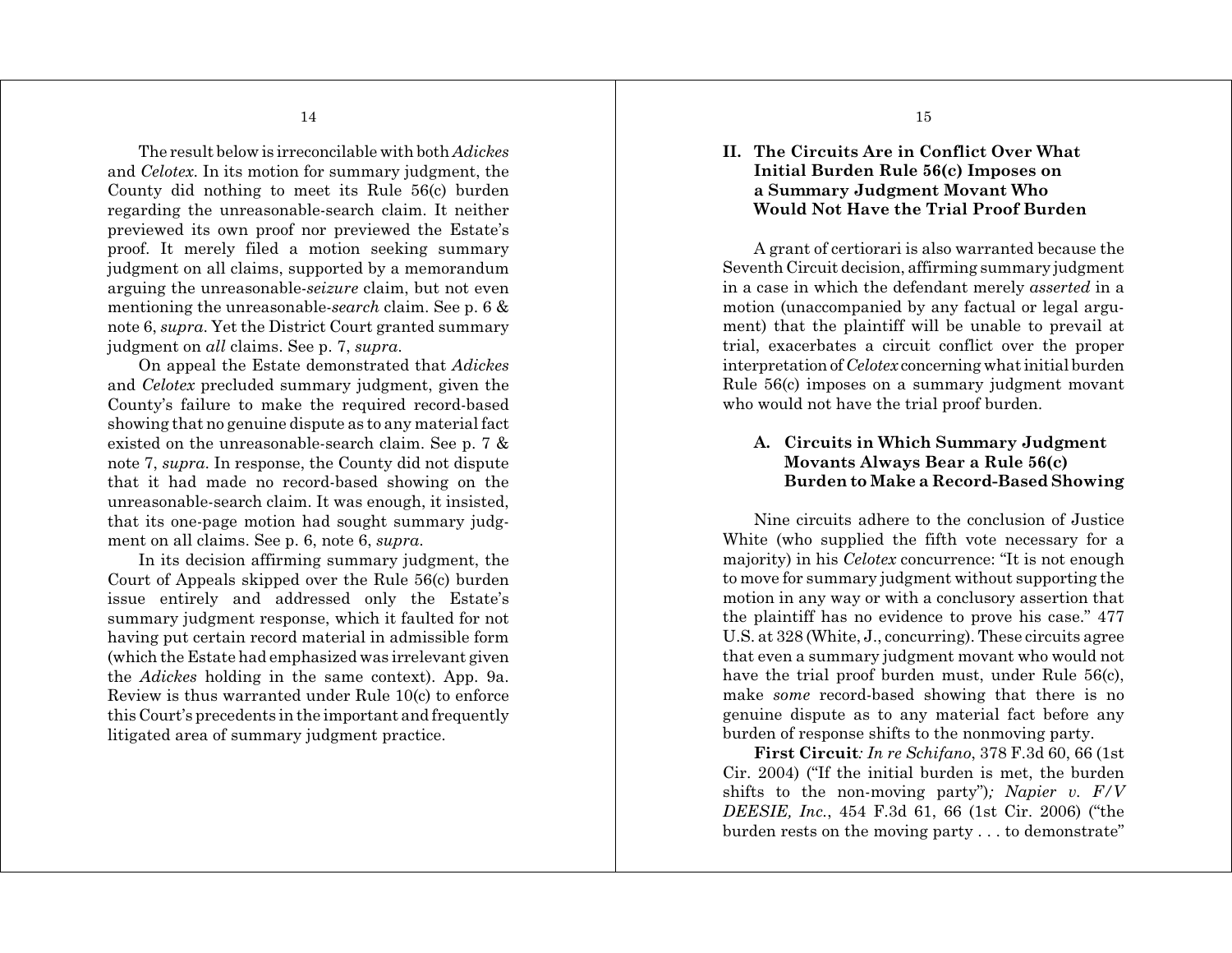no genuine dispute); *Carmona v. Toledo*, 215 F.3d 124, 132 (1st Cir. 1991) ("The movant may affirmatively produce evidence that negates an essential element of the non-moving party's claim" or "may point to evidentiary materials already on file . . . that demonstrate that the non-moving party will be unable to carry its burden of persuasion at trial.") (citations omitted).

**Second Circuit**: *Marvel Characters, Inc. v. Simon*, 310 F.3d 280, 286 (2d Cir. 2002) ("The party seeking summary judgment has the burden to demonstrate that no genuine issue of material fact exists."); *Giannulo v. City of New York*, 322 F.3d 139, 141 (2d Cir. 2003) ("non-movant is not required to rebut an insufficient showing").

**Third Circuit**: *Budhun v. Reading Hosp. and Medical Center*, 765 F.3d 245, 251 (3d Cir. 2014) ("The initial burden is on the party seeking summary judgment to identify evidence that demonstrates an absence of a genuine issue of material fact"); *Chipollini v. Spencer Gifts, Inc.*, 814 F.2d 893, 896 (3d Cir. 1987) (burden may be met "by showing that the evidentiary materials of record, if reduced to admissible evidence, would be insufficient to carry the nonmovant's burden at trial"); *Wisniewski v. Johns-Manville Corp.*, 812 F.2d 81, 84 (3d Cir. 1987) (defendants "properly supported their motions for summary judgment" with "more than mere 'conclusory assertions,'" by extensively addressing the evidence on whether plaintiffs were exposed to defendants' products).

**Fourth Circuit**: *Honor v. Booz-Allen & Hamilton, Inc.*, 383 F.3d 180, 185 (4th Cir. 2004) (movant "must demonstrate the absence of an essential element of the nonmoving party's case"); *Higgins v. Scherr*, 837 F.2d 155, 157 (4th Cir. 1988) (nonmovant "was not required to prove his entire case upon the mere incantation by

[defendant] of 'summary judgment as to but one aspect").

**Fifth Circuit**: *Capitol Indem. Corp. v. United States*, 452 F.3d 428, 430 (5th Cir. 2006) ("The moving party bears the burden of identifying an absence of evidence to support the nonmoving party's case."); *Ashe v. Corley*, 992 F.2d 540, 544 (5th Cir. 1993) ("It is not enough for the moving party to merely make a conclusory statement that the other party has no evidence to prove his case."); *Russ v. International Paper Co.*, 943 F.2d 589, 591 (5th Cir. 1991) ("Simply filing a summary judgment motion does not immediately compel the party opposing the motion to come forward with evidence demonstrated material issues of fact as to every element of its case."); *Isquith for and on Behalf of Isquith v. Middle South Utilities, Inc.*, 847 F.2d 186, 198-99 (5th Cir. 1988) (a movant's claim "that the record contains no evidence of an essential element" does not meet Rule 56(c) if the claim is not true).

**Eighth Circuit**: *Tenbarge v. Ames Taping Tool Systems, Inc.*, 128 F.3d 656, 658 (8th Cir. 1997) (reversing grant of summary judgment due to district court's reliance on a deposition the defendant movant did not discuss in its moving papers, thereby failing to meet Rule 56(c) burden); *Handenn v. Lemaire*, 112 F.3d 1339, 1345-46 (8th Cir. 1997) (despite total inadequacy of response under Rule 56(e), reversing grant of summary judgment because the movant set forth no discussion of the record evidence on point and hence failed to meet Rule 56(c) burden).

**Tenth Circuit**: *Vitkus v. Beatrice Co.*, 11 F.3d 1535, 1539 (10th Cir. 1993) (meeting Rule 56(c) burden requires "pointing to places in the record showing a lack of disputed fact"); *Windon Third Oil and Gas Drilling Partnership v. Federal Deposit Ins. Corp.*, 805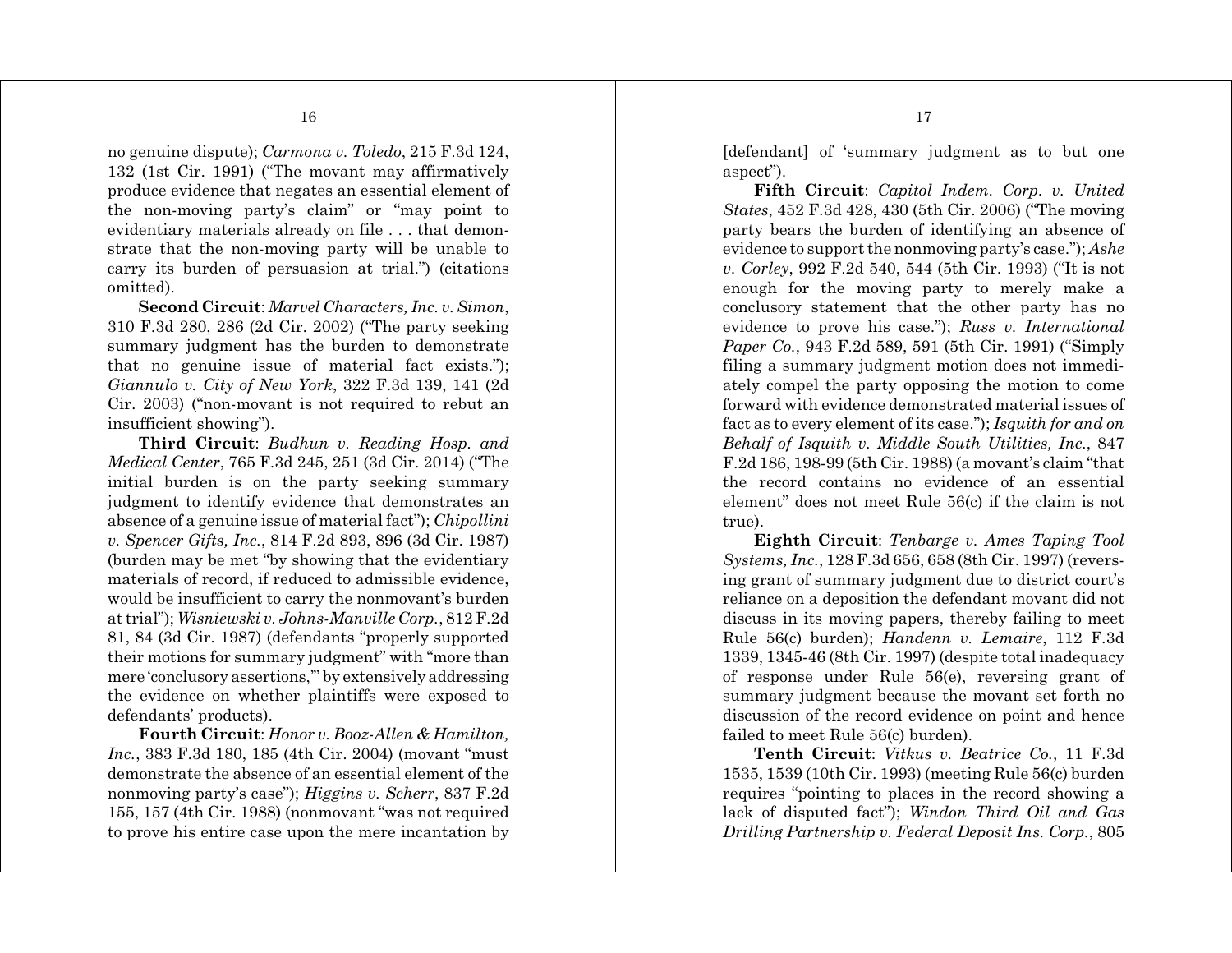F.2d 342, 345 n.7 (10th Cir. 1986) ("conclusory assertions to aver the absence of evidence remain insufficient to meet" Rule 56(c) burden).

**Eleventh Circuit**: *Allen v. Board of Public Educ. for Bibb County*, 495 F.3d 1306, 1313 (11th Cir. 2007) ("The movant bears the responsibility for demonstrating the basis for the summary judgment motion."); *Clark v. Coats & Clark, Inc.*, 929 F.2d 604, 608 (11th Cir. 1991) ("it is never enough simply to state that the non-moving party cannot meet its burden at trial").

**D.C. Circuit**: *Greene v. Dalton*, 164 F.3d 671, 675 (D.C. Cir. 1999) (movant "bears the initial burden of identifying evidence that demonstrates the absence of any genuine issue of material fact"); *Bias v. Advantage Intern., Inc.*, 905 F.2d 1558, 1560-61 (D.C. Cir. 1990) ("moving party must explain its reasons for concluding that the record does not reveal any genuine issues of material fact").

# **B. Circuits in Which Some Summary Judgment Movants Bear No Rule 56(c) Burden to Make a Record-Based Showing**

Three circuits (including the Seventh Circuit, in its decision below) depart from this majority approach. They read *Celotex* as relieving some summary judgment movants — those who would not have the ultimate burden of proof at trial — of any Rule  $56(c)$ burden to make a record-based showing.**<sup>9</sup>** This inter-

pretation of *Celotex* "has not been accepted by most courts," which have adopted "[t]he better position" of reading Rule 56(c) to require *all* movants to make a record-based showing. 11 *Moore's Federal Practice* § 56.40[1][b][iv], at 56-109 (Daniel R. Coquillette, *et al.*, eds., 3d ed. 2014) (citing examples).

In the Sixth Circuit, when the movant "does not bear the ultimate burden of persuasion," *Celotex* is read as requiring only that the movant assert "the absence of a genuine factual issue," with no need to point to admissible evidence. *Elkins v. Richardson-Merrell, Inc.*, 8 F.3d 1068, 1071-72 (6th Cir. 1993). Its view is that "the movant [can] challenge the opposing party to 'put up or shut up' on a critical issue," and if it does "not 'put up,' summary judgment [is] proper." *Street v. J.C. Bradford & Co.*, 886 F.2d 1472, 1478 (6th Cir. 1989). Under this approach, "a party may move for summary judgment asserting that the opposing party will not be able to produce sufficient evidence . . . ." *Id*.

The Ninth Circuit also applies this view of *Celotex*, at least on occasion. For example, in *Valladolid v. City of National City*, 976 F.2d 1293 (9th Cir. 1992), it concluded that this Court in *Celotex* "held that 'the plain language of Rule 56(c) mandates the entry of

**<sup>9</sup>** Often courts reaching this result rely on this Court's statement in *Celotex* that "the plain language of Rule 56(c) mandates the entry of summary judgment, after adequate time for discovery and upon motion, against a party who fails to make a showing sufficient to establish the existence of an element essential to that party's case, and on which that party will bear the

burden of proof at trial." 477 U.S. at 322. However, this statement was qualified in the next paragraph: "Of course, a party seeking summary judgment always bears the initial responsibility of . . . identifying those portions of [the record] which it believes demonstrate the absence of a genuine issue of material fact." *Id*. at 323. Further, as Professor Steinman has pointed out, to read *Celotex* as holding "that a defendant should face no burden when moving for summary judgment" would mean "that *Adickes* was wrongly decided," contrary to this Court's statement in *Celotex* (477 U.S. at 325) that, "on the basis of the showing before the Court in *Adickes*," *Adickes* was correctly decided. Steinman, *supra* note 1, 63 Wash. & Lee L. Rev. at 111-12 & n.192.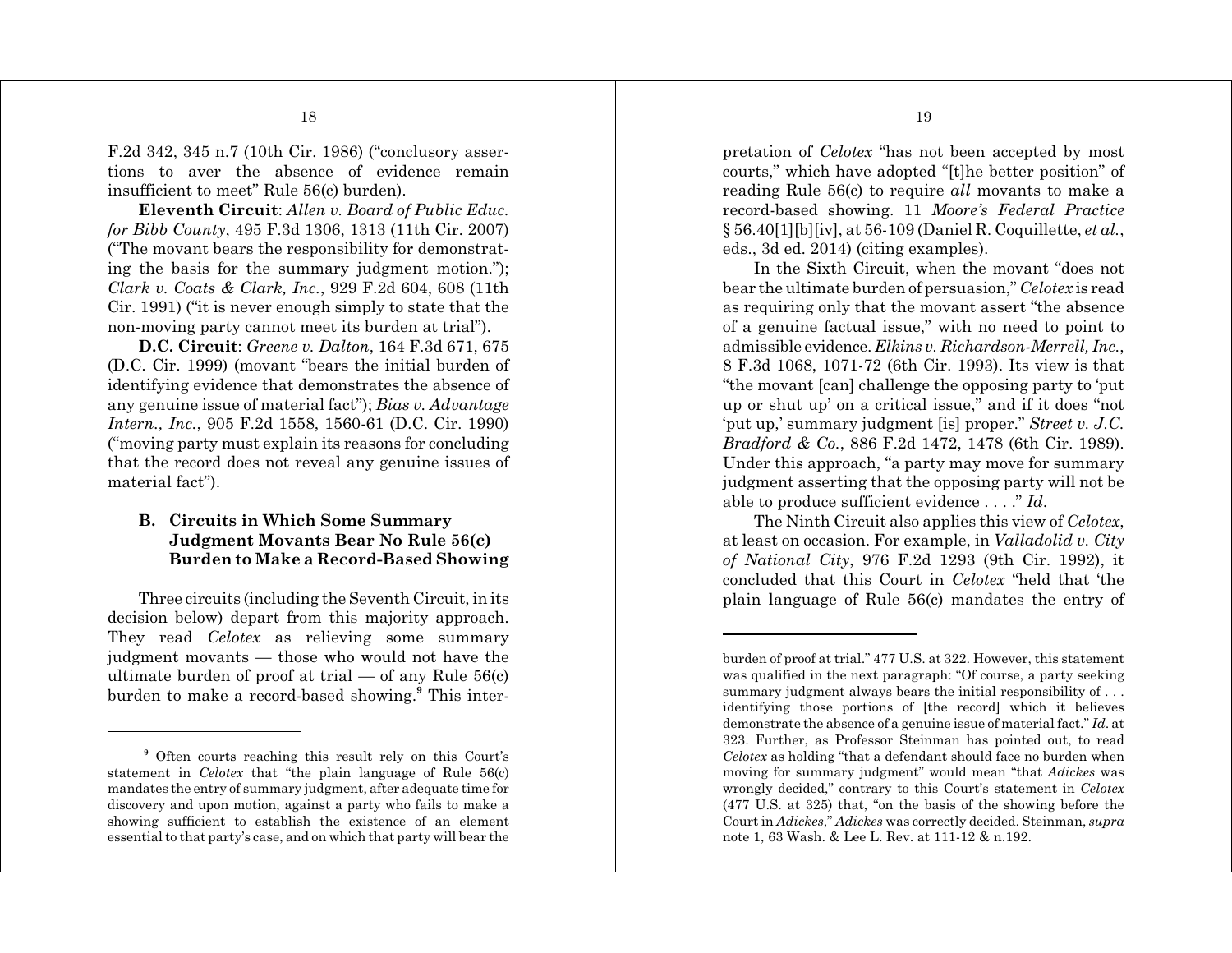summary judgment . . . against a party who fails to make a showing sufficient to establish the existence of an element essential to that party's case, and on which that party will bear the burden of proof at trial," so "the moving party's burden in such situations is simply to identify the elements of its adversary's case with respect to which it considers there to be a deficiency in proof." *Id*. at 1295 (quoting 477 U.S. at 322). *See also Hansen v. Black*, 885 F.2d 642, 643-44 (9th Cir. 1989) ("The plain language of Rule 56(c) mandates that the moving party is entitled to judgment as a matter of law when the nonmoving party has failed to make a sufficient showing on an essential element of her case with respect to which she has the burden of proof").<sup>10</sup>

The minority interpretation of *Celotex*, under which a summary judgment movant may put its adversary to its proof merely by asserting that its adversary has no case, has been sharply criticized by several circuits on doctrinal grounds, most notably the Fifth Circuit, which has observed that "the Court in

*Celotex* did not hold that any time a party with the burden of proof at trial is faced with a motion for summary judgment it must come forward with competent evidence to support its theory of liability, regardless of what showing the movant has made." *Russ*, *supra*, 943 F.2d at 592. The Fourth Circuit agrees that the "mere incantation . . . of 'summary judgment'" is insufficient," *Higgins*, *supra*, 837 F.2d at 157, as does the Tenth Circuit. *Windon*, *supra*, 805 F.2d at 345 n.7 ("conclusory assertions" are insufficient).

Pragmatic considerations heavily favor the majority interpretation of *Celotex*, which advances both efficiency and fairness in the administration of justice. Under the approach to Rule 56(c) accepted by the Seventh Circuit below, defendants become eligible for summary judgment simply by stating that they "respectfully move this court . . . for an Order dismissing plaintiff's claims . . . pursuant to F. R. C. P. 56." 7th Cir. App. 18. As Dean Friedenthal has explained, permitting a defendant, "merely by filing an unsupported motion, [to] force an opponent to make a substantial showing" creates "a strong incentive to make such a filing, if for no other reason than to harass the other party and raise its costs of litigation." Friedenthal, *supra* note 2, 63 Notre Dame L. Rev. at 776. The probable result of such an approach is a "likely increase [in] aggregate legal expenditures, thus producing a corresponding deadweight loss to society." Samuel Issacharoff and George Lowenstein, *Second Thoughts About Summary Judgment*, 100 Yale L.J. 73, 103 (1990). *See also* David A. Sonenshein, *State of Mind and Credibility in the Summary Judgment Context: A Better Approach*, 78 Nw. U. L. Rev. 774, 775-76 (1983) ("when motions for summary judgment are improperly employed, they create an additional layer of timeconsuming activity in the litigation process"); D.

**<sup>10</sup>** *E.g.*, *Ewert v. eBay, Inc.*, 2015 WL 310228, at \*1 (9th Cir. Jan. 26, 2015); *Upper Skagit Tribe v. Washington*, 576 F.3d 920, 925 (9th Cir. 2009); *Maffei v. Northern Ins. Co. of New York*, 12 F.3d 892, 899 (9th Cir. 1993); *United States v. 45/194 Kg. Drums of Pure Vegetable Oil*, 961 F.2d 808, 811, 813 (9th Cir. 1992); *River City Markets, Inc. v. Fleming Foods West, Inc.*, 960 F.2d 1458, 1462 (9th Cir. 1992); *Grimes v. City and County of San Francisco*, 951 F.2d 236, 239 (9th cir. 1991); *Orloff v. Allman*, 819 F.2d 904, 906 (9th Cir. 1987). *Compare Nissan Fire & Marine Ins. Co., Ltd. v. Fritz Companies, Inc.*, 210 F.3d 1099, 1103-04 (9th Cir. 2000) (acknowledging burden on movant, and summarizing how "*Adickes* and *Celotex* dealt with the two different methods by which a moving party can carry its initial burden of production"); *id*. at 1105 ("A moving party may not require the nonmoving party to produce evidence supporting its claim or defense simply by saying that the nonmoving party has no such evidence.").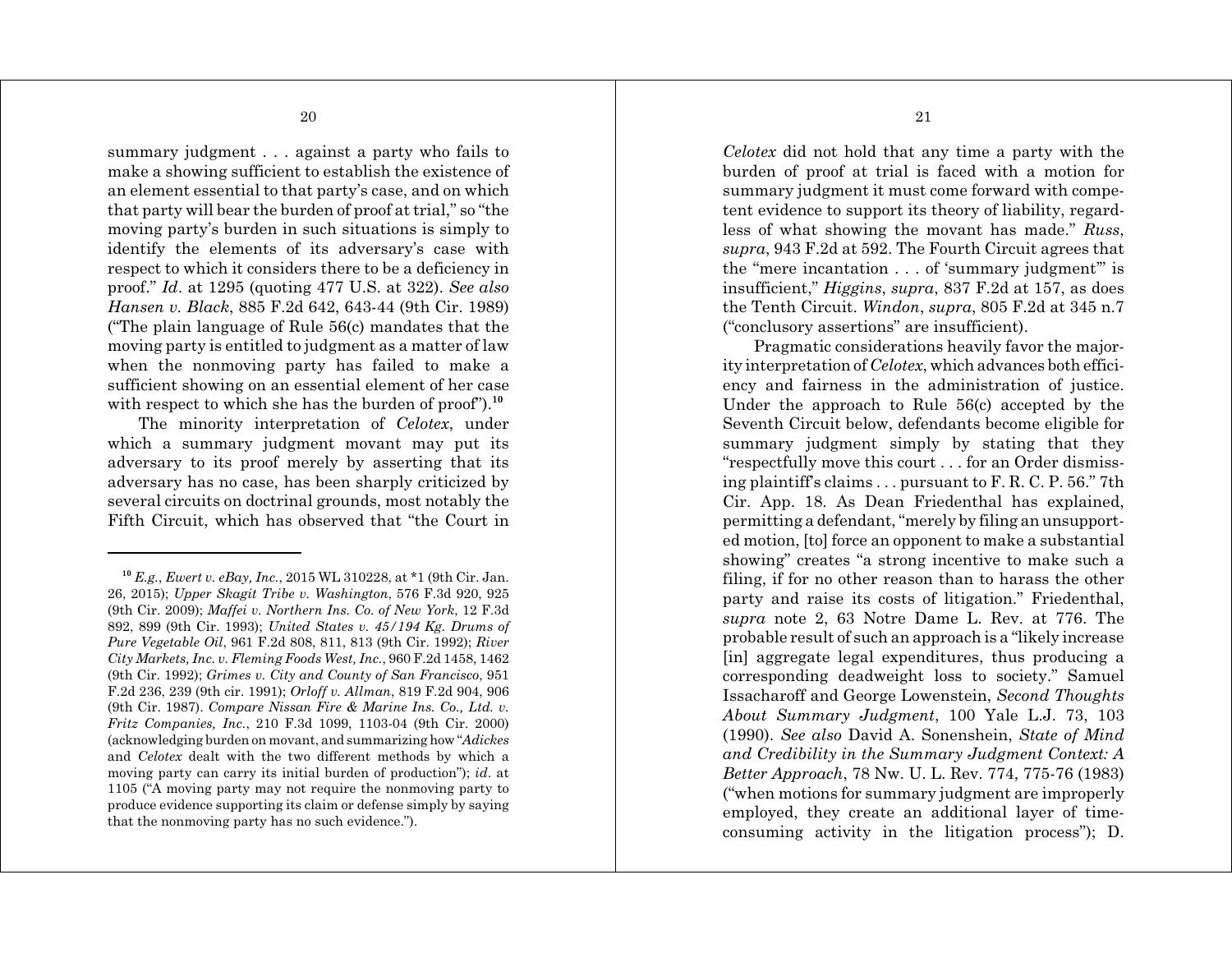Michael Risinger, *Another Step in the Counter-Revolution: A Summary Judgment on the Supreme Court's New Approach to Summary Judgment*, 54 Brook. L. Rev. 35, 41-42 (1988) (Rule 56(c) should not be construed to permit movant, with little effort, to force nonmovant "to dredge, structure, collate and crossreference all materials in the file," a task that "can sometimes take as long or longer than actually trying the case," at the risk of losing "if this task is done with less than complete thoroughness").

\* \* \*

Whatever the correct interpretation of Rule 56(c) in light of *Celotex*, the need for resolution of the conflict among the circuits is evident. The question of what initial burden Rule 56(c) imposes on a moving party that seeks summary judgment on the ground that the nonmoving party cannot prove its case is an important one which frequently arises in federal courts throughout the nation and which can have outcomedeterminative effects, as demonstrated by this case. The answer should not vary depending on the circuit in which a case is being litigated. It should be promptly and definitively settled by this Court.

# **CONCLUSION**

The petition for a writ of certiorari should be granted.

# 23

Respectfully submitted.

JOHN C. PETERSON AMY M. RISSEEUW PETERSON, BERK & CROSS 200 East College Avenue P.O. Box 2700 Appleton, WI 54912-2700 *Of Counsel*: (920) 831-0300

KENNETH CHESEBRO

ARTHUR R. MILLER New York University *Counsel of Record* School of Law 1600 Massachusetts Ave. 40 Washington Sq. South No. 801 Vanderbilt Hall 430F Cambridge, MA 02138 New York, NY 10012 (617) 661-4423 (212) 992-8147 kenchesebro@msn.com

*Attorneys for Petitioner*

March 16, 2015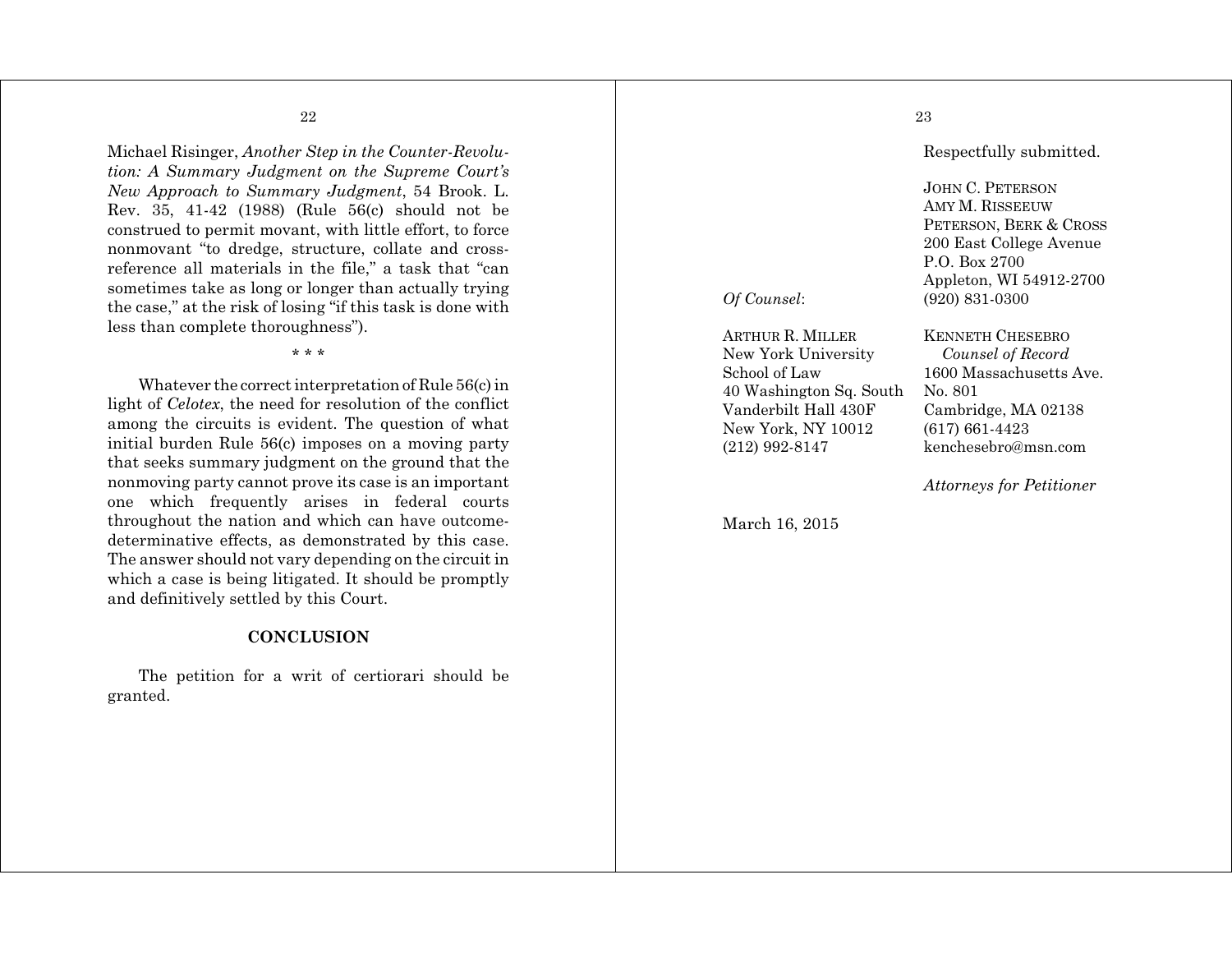# **APPENDICES**

# **TABLE OF APPENDICES**

# APPENDIX A

Opinion of the United States Court of Appeals for the Seventh Circuit, No. 14-1867 (Nov. 13, 2014) . . . . . . . . . . . . . . 1a

# APPENDIX B

Order of the United States Court of Appeals for the Seventh Circuit, No. 14-1867, denying rehearing en banc (Dec. 15, 2014) . 10a

## APPENDIX C

Decision and Order of the United States District Court for the Eastern District of Wisconsin, No. 12-C-12-2 (Mar. 17, 2014) . . 12a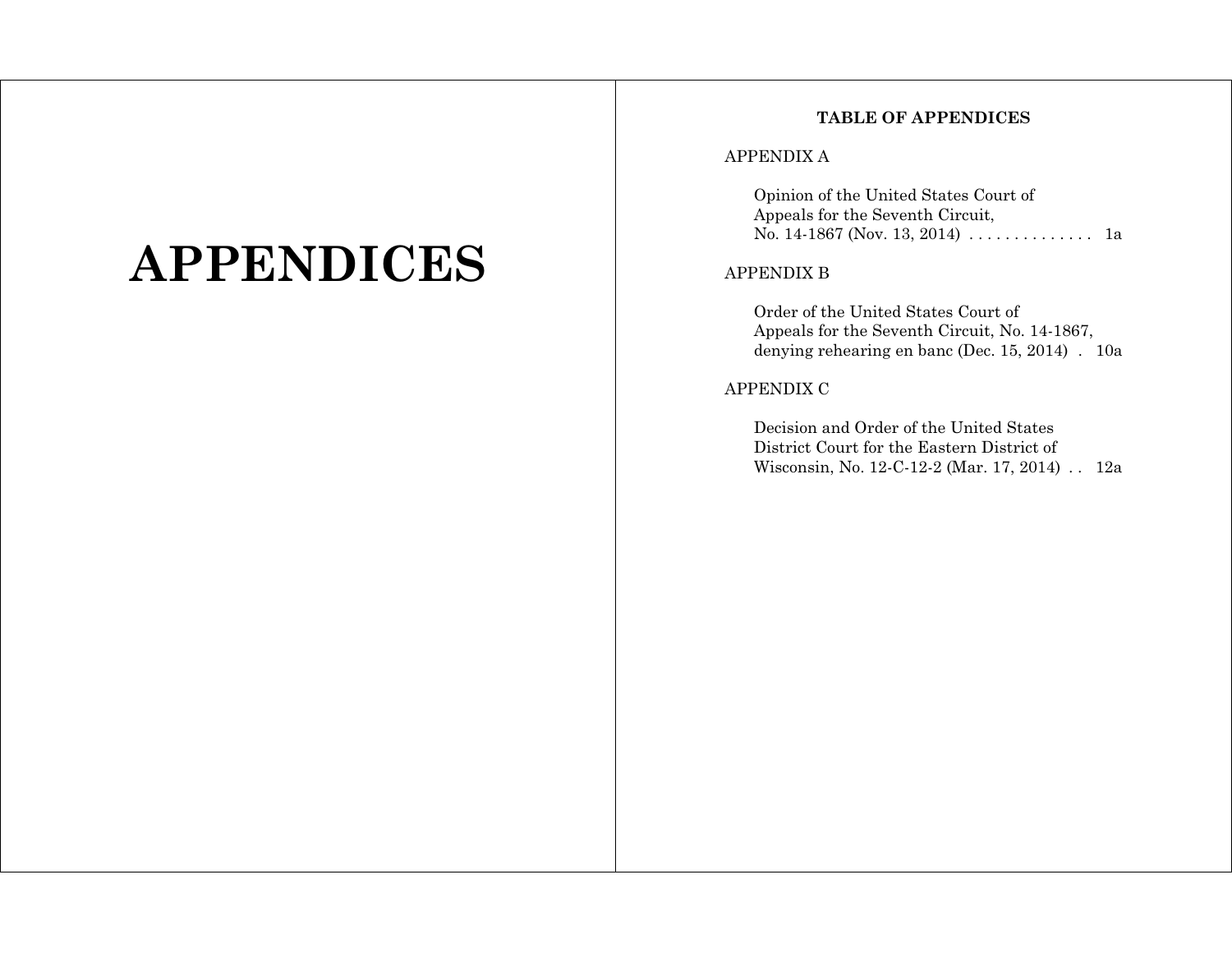# **APPENDIX A**

**In the United States Court of Appeals for the Seventh Circuit** 

No. 14-1867

Estate of Adam Brown,

*Plaintiff-Appellant*,

v.

Timothy Thomas, Matthew Secor, and Brown Couty,

*Defendants-Appellees*.

Appeal from the United States District Court for the Eastern District of Wisconsin No. 1:12-cv-01202-WCG – *William C. Griesbach*, Chief Judge

Argued October 3, 2014 — Decided November 13, 2014

\_\_\_\_\_\_\_\_\_\_\_

Before Posner, Rovner, and Tinder, Circuit Judges.

POSNER, Circuit Judge. Adam Brown, age 22, was at home with two friends in his ground-floor apartment in Green Bay, Wisconsin at 6:20 p.m. on a 2a

December evening, when there was a sudden knocking on his door and a yell of "police, search warrant!" As the police began to force open the front door when no occupant opened it, Brown ran upstairs to his bedroom and grabbed an unloaded shotgun that he kept there. Police followed. As they reached the top of the stairs they saw him standing in a corner of the bedroom pointing the shotgun at them. One of the officers, defendant Secor, shot Brown dead with an automatic rifle, precipitating this suit under 42 U.S.C. § 1983 against Secor, another officer in the search party (Thomas, who has, however, since been dismissed from the case), and their employer, Brown County. The district court granted summary judgment in favor of the defendants, precipitating this appeal by Brown's estate.

Secor had no way of knowing that the shotgun was unloaded. Had it been loaded with buckshot a single shot at so close a range would have been fatal. The estate contends not that Secor shouldn't have pulled the trigger when he saw a shotgun was pointed at him but that the police search was executed in an unreasonable manner (see, e.g., *Terebesi v. Torreso*, 764 F.3d 217, 233-36 and n. 16 (2d Cir. 2014); cf. *Petkus v. Richland County*, 767 F.3d 647, 650-52 (7th Cir.2014)), violating the Fourth Amendment and causing Secor mistakenly to think he had to kill Brown in self-defense.

According to the estate's version of events, when Brown peered out of his front window in response to the knocking and the shout he found himself face to face with a man — it was Officer Secor — holding an automatic rifle, dressed in dark civilian clothes, with long hair, earrings, a goatee, and sideburns, and wearing a hoodie and a baseball cap. Brown turned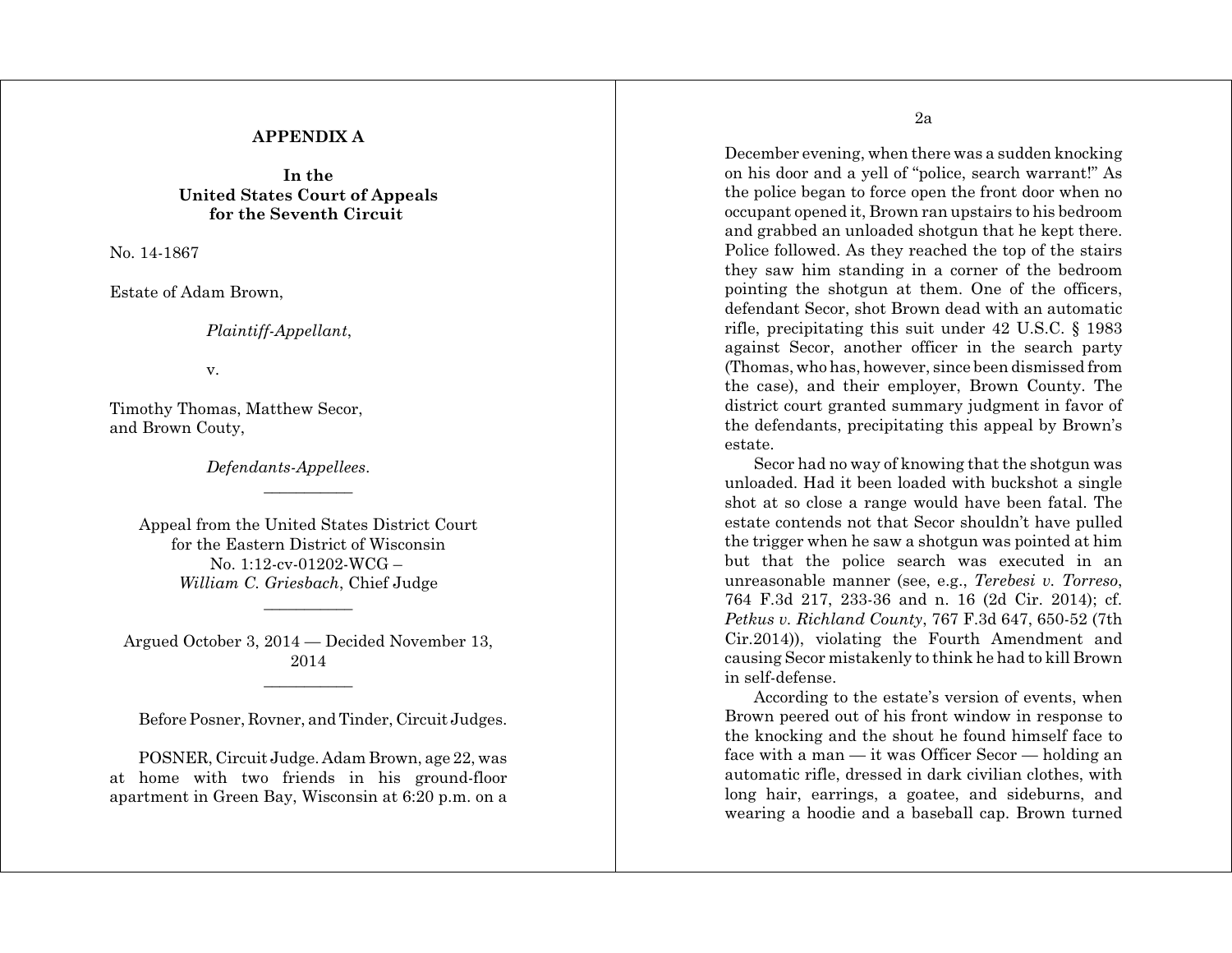away from the window, yelled "What the fuck . . . we are getting robbed again" (recently the apartment had been robbed by a person pretending to be an acquaintance), and fled upstairs. One of Brown's friends yelled to him "Get the shotty!" as Brown streaked to the back of the apartment and up the stairs to his bedroom (the apartment was a duplex). Within seconds the police broke down the front door and entered — five in all, two others having gone around to the back of the house to stop anyone from leaving by the rear door.

The officers had a valid search warrant; there was probable cause to believe that a burglar had hidden stolen property in Brown's apartment. The County's practice is for almost all searches to be executed by a drug task force trained in SWAT tactics and therefore heavily armed. In order to be sure that the search will indeed be of the building specified in the warrant, the team dispatches undercover officers to find the building and lead the team into it. Secor was one of the undercover officers, which was why he was accoutered as he was. The only indication that he was a police officer rather than a criminal was a badge he was wearing around his neck, and it's unclear whether Brown could have seen the badge in the dark when he looked through his window to see who was outside shouting. The officer standing behind Secor was wearing a jacket that said "police," as well as a badge, but was otherwise dressed in civilian clothes like Secor. The other three officers in the group that entered the apartment were wearing standard police uniforms but had been in the background, in darkness, when Brown peered outside.

The estate's case begins with the contention that the police had no need to conduct the search after dark 4a

(it is dark at 6:20 p.m. in December in Green Bay sunset was at 4:14 p.m. the day of the search). There was no urgency. It was not like the search of a stash house, which might contain large quantities of drugs and money. The police were looking for some loot of modest value (a video game system, a couple of video games, and a few other small items) plus the burglar who had stolen it, whom the police correctly believed to be in Brown's apartment. Brown himself was not the suspect. In these circumstances, the estate argues, the search didn't have to be conducted by a heavily armed SWAT team, let alone a team led by an undercover police officer who looked like an armed thug. It was especially dangerous, the argument continues, for him to be the first officer whom an occupant of the apartment would see, because home invasions by criminals pretending to be police are apparently common, though remember that the previous break-in to Brown's apartment had been by someone pretending to be an acquaintance rather than a cop.

If the search was conducted in an unreasonable manner and therefore violated the Fourth Amendment — more precisely the principles of the Fourth Amendment, deemed applicable by interpretation of the due process clause of the Fourteenth Amendment to state and local searches — and Brown would not have been killed had the search been conducted in a reasonable manner, then his estate has a valid claim against Officer Secor and maybe (as we'll see) against Brown County as well.

The police had considered whether to conduct so forceful a search, and had decided to do so mainly because they thought that the burglar who had stashed the loot in the apartment was an escapee from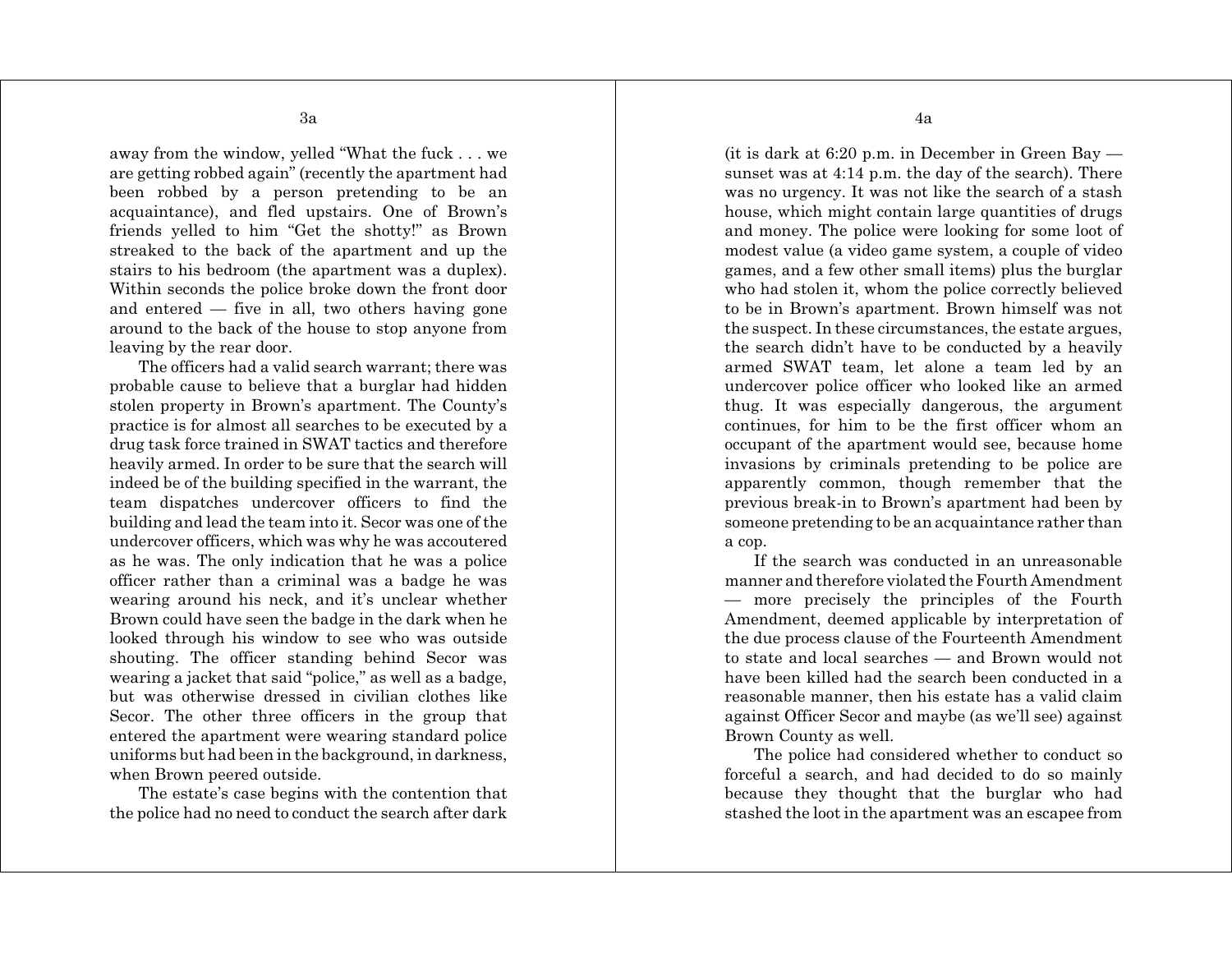jail, where he was serving time for robbery, and might put up a struggle. (He didn't.) The police also had "word" that Brown and his girlfriend (who lived with him but was not in the house at the time) were always in "trouble." What type of trouble was not further specified but the fact that Brown turned out to possess illegal shotguns (he had two, only one of which he brandished) suggests that their suspicion may have been justified.

The judge ruled that the search was reasonable. although nighttime searches, especially of a residence (which unlike a store or an office building is likely to be occupied at night), are risky undertakings, and disfavored. Although there is a difference between a search late at night, when the residents are likely to be asleep, and a search in late afternoon or early evening, there doesn't seem to have been any reason not to postpone the search of Brown's apartment till daylight. Indeed since it was dark and the police could not be clearly identified until they entered, the decision to search before daybreak seems to have been foolish. The defendants say that the police were heavily armed because they anticipated several occupants, one a "robber" who had escaped from jail and two others who were regarded as "trouble." But the robber (the burglar) was not an escapee in the traditional sense. A participant in a work-release program at the county jail, he had been authorized to go to work in the morning but required to return in the evening which he'd failed to do at some point before the search took place.

The defendants don't argue that the police had to be heavily armed because the occupants might be armed; they didn't know about the shotguns in the apartment, or any other weapons. Putting the 6a

suspicious-looking undercover officer at the front of the police team has not been explained. True, the undercover officer is the member of the team who knows the address and is therefore least likely to knock on the wrong door, cf. *Balthazar v. City of Chicago*, 735 F.3d 634 (7th Cir.2013), but Secor could have told one of the officers with him "that's the door," and having done so stepped back so as not to be visible from the doorway or a window. But who knocked is not important. What is important is that when Brown, alarmed by the knocking, peered out of the window, there in plain view was ominous-looking, no-uniform Secor. No doubt the undercover officer, having superior knowledge of the suspects, maybe of the interior of the residence, and so forth, should be part of the search team; the question is whether he should be at the very front of the team, hence the person most likely to be seen by an occupant of the residence.

The appendix to the estate's brief contains a formidable expert report by William T. Gaut, holder of several degrees, including a Ph.D. in Criminal Justice, and a police officer for 24 years who attained high rank in the Birmingham, Alabama police department and has also been employed by private security firms. His report emphasizes the difference between drug searches and searches for stolen property, and the need to utilize the kind of methods used in the search of Brown's apartment when one is searching for illegal drugs — but not otherwise — because drug dealers tend to be heavily armed and drugs often can easily be disposed of. Although it was the drug task force that conducted the search of Brown's apartment, it was not looking for drugs; and Gaut argues in his report that when searching merely for stolen property (unless of course the property consists of illegal drugs), the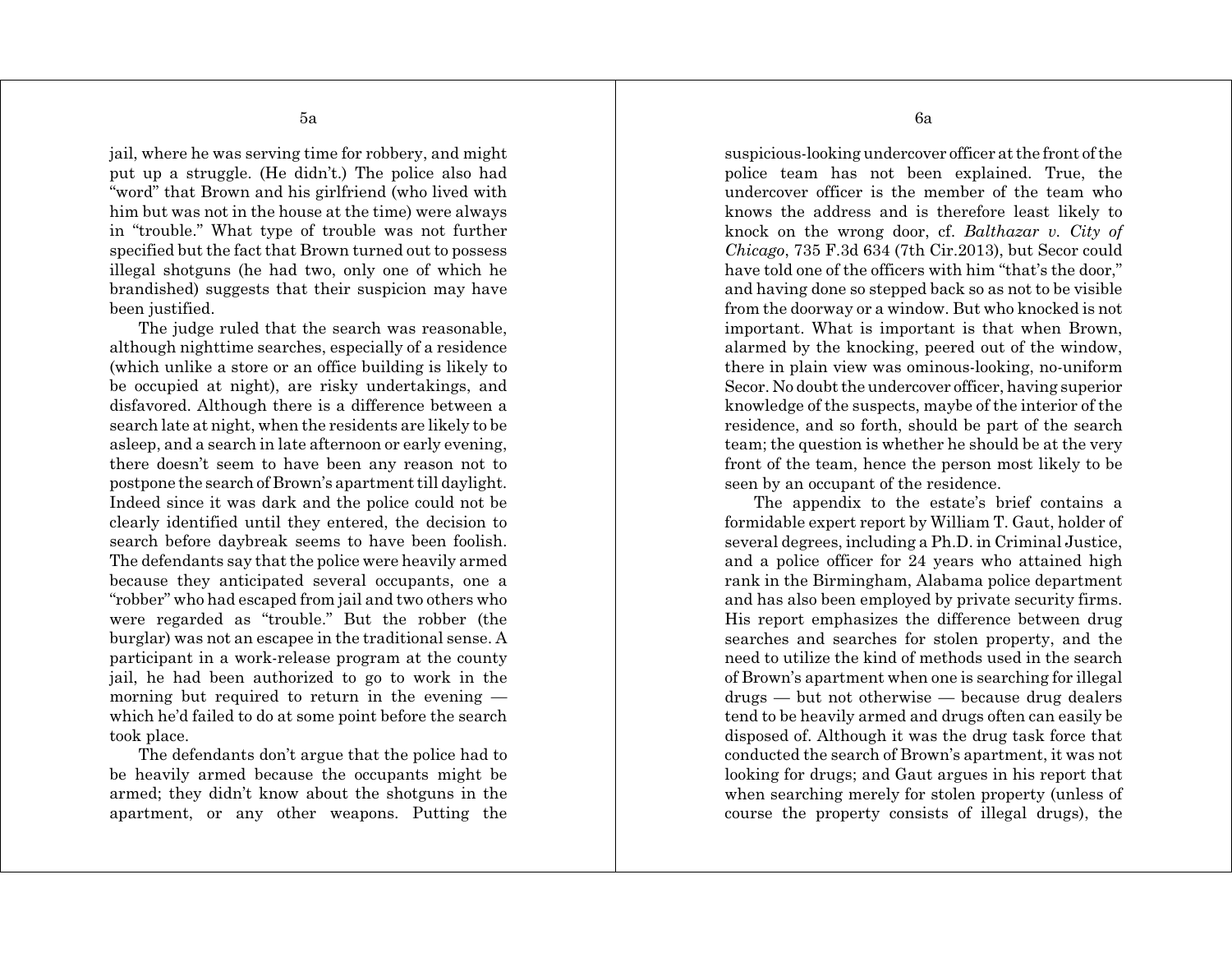search "should be conducted during daylight hours" and "an easily identifiable police officer shall knock and notify persons inside" in order "to reduce or eliminate the possibility of misidentification. It is well known that perpetrators of a home invasion, for the purpose of gaining entry, sometimes impersonate police officers" but rarely "have the complete visual identity including clothing with the word 'POLICE' prominently written on both the front and back." The report also notes that there was a lot of confused shouting by the officers as they piled into Brown's apartment; apparently one officer shouted "Get down, mother fucker!" which might have made the occupants including Brown further suspect that the intruders weren't really cops.

Gaut's report concludes that the search of the apartment was a "gross deviation from accepted police practices and procedures by the Brown County Sheriff's Office," a deviation that rose "to the level of substantial, deliberate indifference for the rights and safety of" Brown.

But even if Gaut's report is 100 percent on the mark, it can't justify imposing liability on Secor. Secor did not devise the search policy adopted by Brown County. He was doing what he was told to do when, accoutered as he was, he led the search of Brown's apartment. Of course if one is told by one's superiors to do something that is obviously illegal, it is no defense that one was just obeying orders; that was a defense conclusively rejected at the Nuremberg trials of Nazi war criminals. But the situation in this case was not that extreme. There were as we mentioned reasons for having the undercover officer, who needs a goatee, sideburns, etc. in his undercover work, lead the search. There was no compelling reason for him to be the one to knock on the door, but it wasn't because of that, but because he was visible through the window, that Brown saw him and commenced his fatal flight.

Even if we thought Secor may have been exceeding proper constitutional bounds in leading the search given his appearance, he would still be entitled to qualified immunity, thus defeating the estate's claim against him. As explained in *Plumhoff v. Rickard*, 134 S.Ct. 2012, 2023 (2014), "a defendant cannot be said to have violated a clearly established right unless the right's contours were sufficiently definite that any reasonable official in the defendant's shoes would have understood that he was violating it. In other words, 'existing precedent must have placed the statutory or constitutional question' confronted by the official 'beyond debate.' In addition, '[w]e have repeatedly told courts . . . not to define clearly established law at a high level of generality,' since doing so avoids the crucial question whether the official acted reasonably in the particular circumstances that he or she faced" (citations omitted).

Gaut's report is, however, evidence that the County — the other remaining defendant — may have failed, through reckless indifference to the safety of persons who find themselves in premises subjected to a police search, to teach its police how to conduct a competent search. It's true that a suit under section 1983 is not governed by the common law doctrine of respondeat superior; liability for a police officer's violation of constitutional rights while acting within the scope of his employment is not automatically imposed on his employer, in this case Brown County. *Monell v. Department of Social Services*, 436 U.S.658 (1978); *Gernetzke v. Kenosha Unified School District No. 1*, 274 F.3d 464, 469 (7th Cir.2001). But if the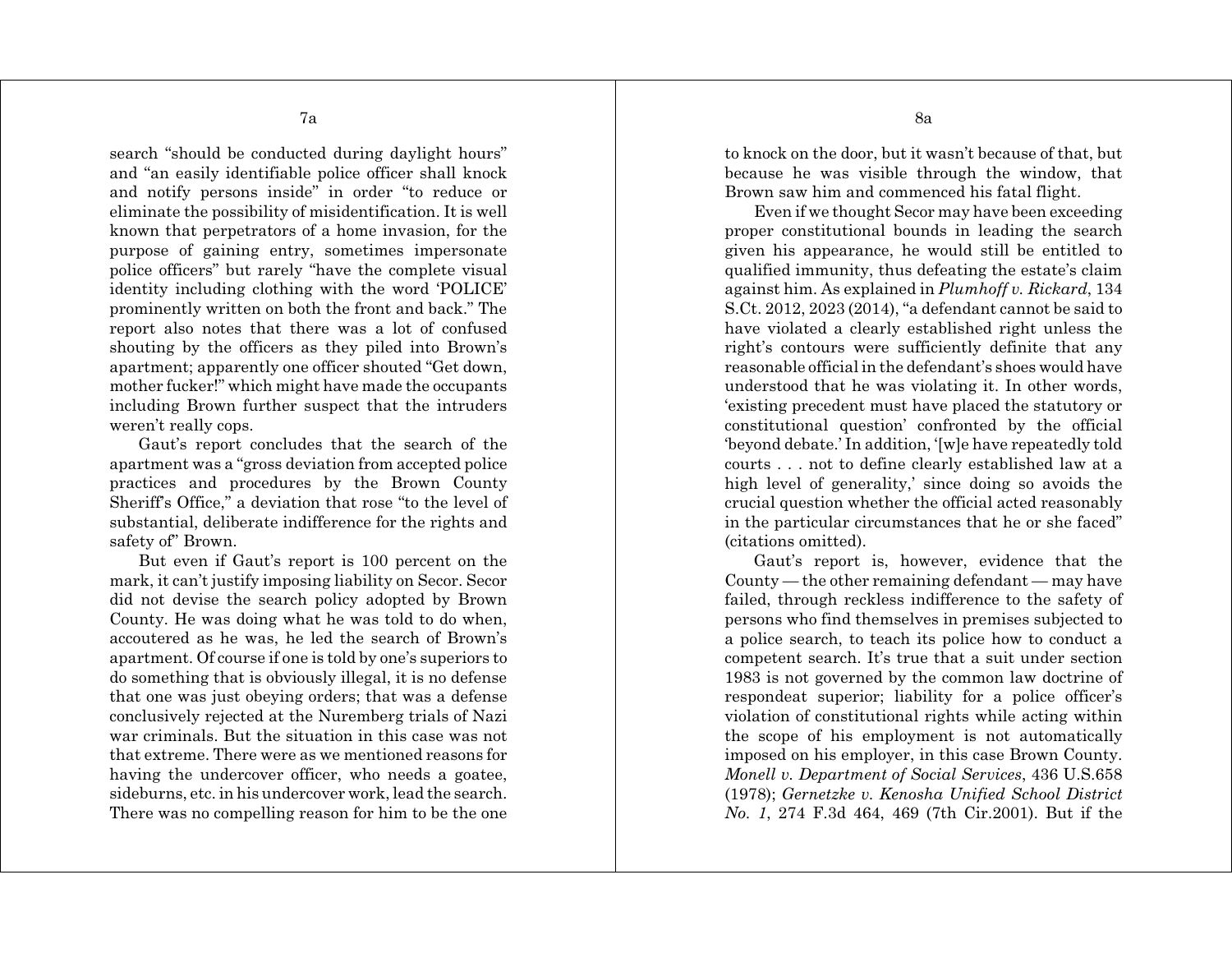violation stems more or less directly from acts of the employer, as it did in this case if indeed the County prescribed an unconstitutional search protocol for its police to follow, the employer is liable.

Gaut's report severely criticizing the County's search policy might, if admissible (compare *Florek v. Village of Mundelein*, 649 F.3d 594, 601-03 (7th Cir. 2011)), entitle the estate to a trial, were it not for a fatal procedural error by its lawyer: failing to authenticate Gaut's expert report. It was filed with the district court but could not be admitted into evidence without an affidavit attesting to its truthfulness. Fed.R.Civ.P. 56(e)(3); Fed.R.Evid. 901(a); *Scott v. Edinburg*, 346 F.3d 752, 759–60 and n.7 (7th Cir. 2003). There was no affidavit. Nor did the plaintiff's lawyer cite Gaut's report in opposing the defendants' motion for summary judgment. On appeal he made the convoluted argument that it was the defendants' burden to depose Gaut and that having failed to do that they admitted that everything in his report was true. Not so. Deposing a witness is optional. Anyway the report could not be used to oppose summary judgment because it was inadmissible. Without the report there is insufficient evidence to justify imposing liability on the County.

AFFIRMED.

10a

#### **APPENDIX B**

**United States Court of Appeals for the Seventh Circuit**  Chicago, Illinois 60604

December 15, 2014

*Before*

RICHARD A. POSNER, *Circuit Judge*

ILANA DIAMOND ROVNER, *Circuit Judge*

JOHN DANIEL TINDER, *Circuit Judge*

| No. 14-1867           | Appeal from the       |
|-----------------------|-----------------------|
|                       | United States         |
| ESTATE OF ADAM BROWN, | District Court for    |
|                       | the Eastern Disrict   |
| Plaintiff-Appellant,  | of Wisconsin          |
|                       |                       |
| V.                    | No. 1:12-cv-01202-WCG |
|                       |                       |
| TIMOTHY THOMAS,       | William C.            |
|                       | Grieshach             |

MATTHEW SECOR, and *Chief Judge* BROWN COUNTY,

*Defendants-Appellees*.

Griesbach,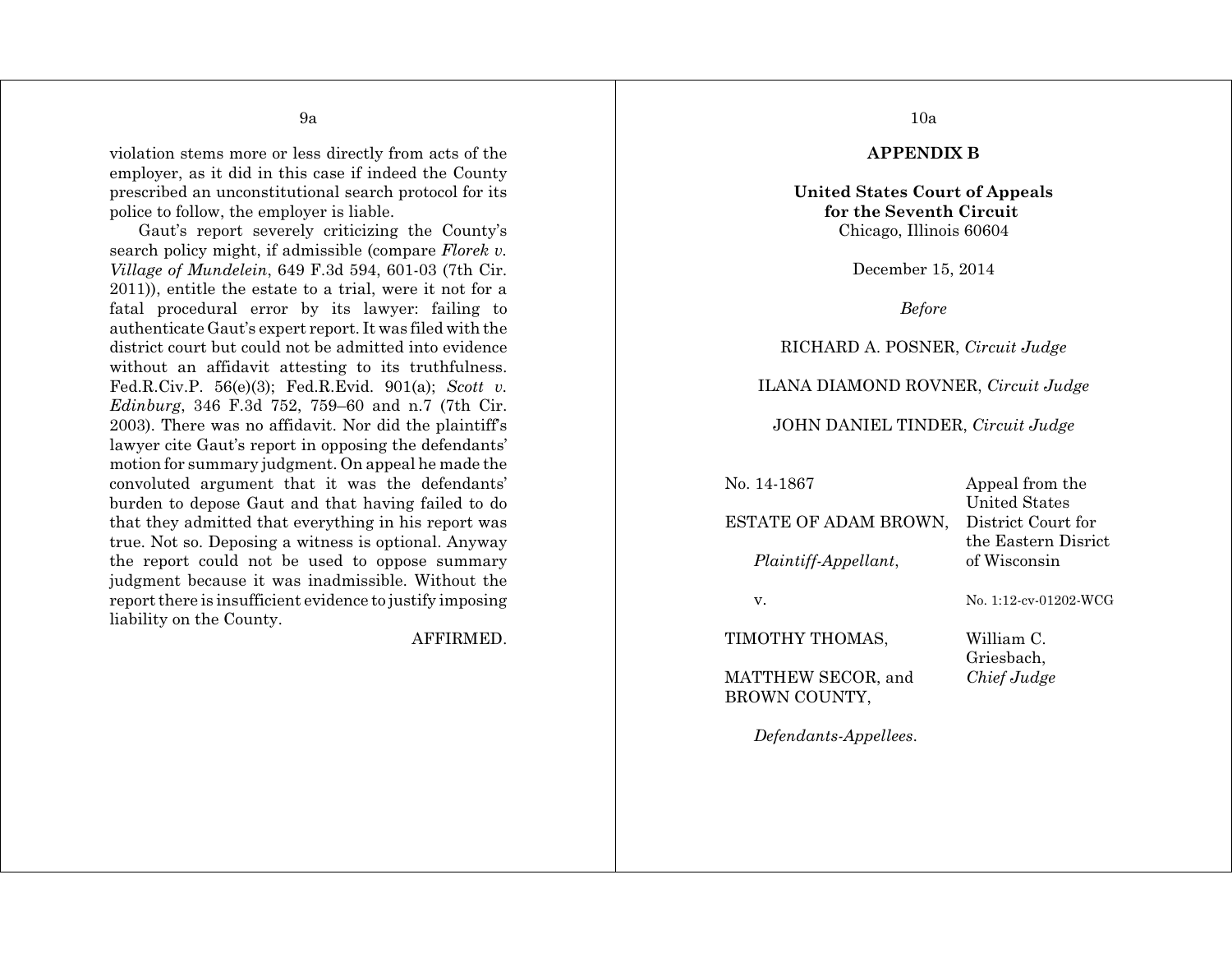# **O R D E R**

11a

On December 1, 2014, plaintiff-appellant filed a petition for rehearing and rehearing *en banc*. All the judges on the original panel have voted to deny rehearing, and none of the court's active judges has requested a vote on whether to rehear the case *en banc*. The petition is therefore DENIED.

# 12a

#### **APPENDIX C**

# UNITED STATES DISTRICT COURT EASTERN DISTRICT OF WISCONSIN

# ESTATE OF ADAM BROWN,

Plaintiff,

v. Case No. 12-C-12-2

SERGEANT TIMOTHY THOMAS, et al.,

Defendants.

#### **DECISION AND ORDER**

Plaintiff, the Estate of Adam Brown, brought this action under 42 U.S.C. § 1983 seeking damages against Brown County,along with Sergeant Timothy Thomas and Deputy Matthew Secor of the Brown County Sheriff's Department, for the fatal shooting of Adam Brown. The defendants have moved for summary judgment. For the reasons given below, the motion will be granted.

# **I. BACKGROUND**

On December 1, 2006, Brown County Sheriff's Department Sergeant Timothy Thomas obtained a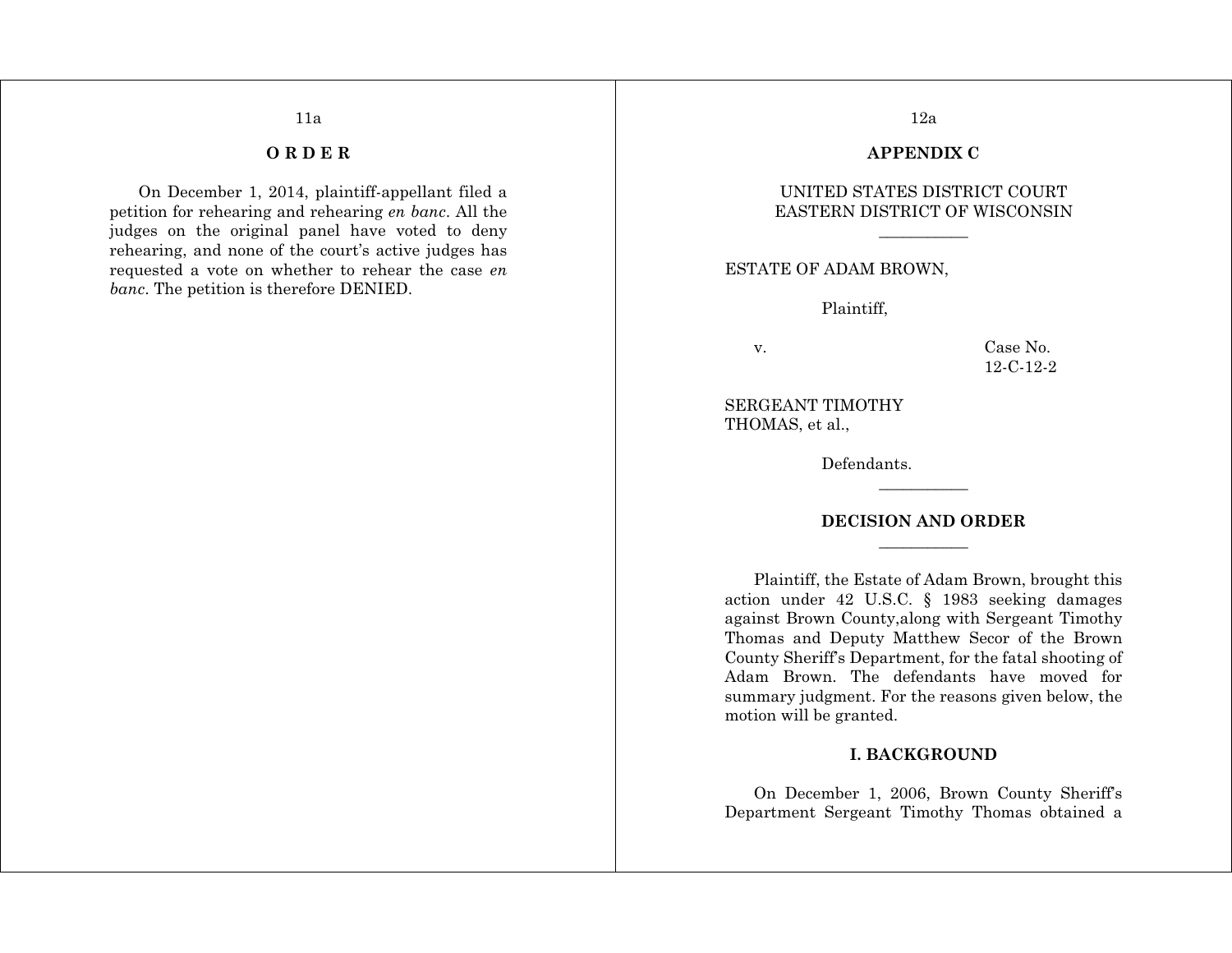warrant to search the residence of Adam Brown. Based on a burglary investigation he was conducting, Thomas believed a teenager named Stone Moreaux was staying with Brown. Moreaux had an open warrant for his arrest after absconding from a work-release program at Brown County Jail, and Thomas believed Moreaux had stolen a video game system and other property from an apartment in the Village of Howard. Prior to obtaining the warrant, Sergeant Thomas contacted the patrol division for assistance in executing it.

Patrol Sergeant Todd Delain, who was in charge of the search, decided to use the Drug Task Force in executing the search warrant. The Drug Task Force consisted of officers with training in the execution of search warrants and special weapons and tactics (SWAT). According to Thomas and Delain, the decision to use the DTF was made because they were uncertain whether the individuals at the residence would be cooperative and the DTF officers had extensive experience in conducting searches. Moreover, because the residence had multiple entrances and exits, a team of officers was required to cover them.

DTF officers are not used to assisting in the execution of all search warrants. When police have no reason to believe that there will be violence or an attempt to destroy evidence, Sergeant Thomas explained, the officer will simply knock on the door, wait for the occupants to answer, and then explain that they have a search warrant and would like to come in. (Aff. of Timothy M. Johnson, Ex. D., Dep. of Sgt. Thomas, 15:8-15, ECF No. 14-4 at 5.) When there is reason to think the occupants might be violent, Sergeant Thomas explained, "you take a different approach which is more commonly known to people who work in SWAT or DTF fields because they work with that more often." (*Id*. at 15:18-21.)

In this case, Sergeant Thomas explained that even though the crime he was investigating was a property crime, he "had word" that Brown and his girlfriend were always in trouble. In addition, Moreaux was an escapee from the jail where he had been serving time on a robbery or burglary, and the officers were concerned what his frame of mind would be in being taken back to jail. (*Id*. at 15:25-16:11.) These matters were discussed at a briefing held prior to the search. Based on the information available, Sergeant Delain concluded that the more low-key approach would not be appropriate. The decision was made to have several officers approach the door, knock and announce who they were and why they were there. If the occupants did not open the door after approximately 15 seconds, they would breach the door with a ram and force entry. (*Id*., Ex. C, Secor Dep. at 22, ECF No. 14-03 at 7.)

Prior to executing the search, Deputy Secor, who worked as an undercover officer for the DTF, and another deputy conducted surveillance of the property and were able to observe two males playing video games inside. At 6:20 p.m. five officers lined up outside the front door of the duplex. In front was Deputy Secor, who was dressed in street clothes but was wearing a badge around his neck. As an undercover drug investigator, Secor also wore a ponytail, sideburns and a goatee, so that he would fit in with the drug culture. The officer immediately behind him also had a badge around his neck and was wearing a DTF jacket that said POLICE and DTF on it. The other officers behind Secor were wearing standard police uniforms.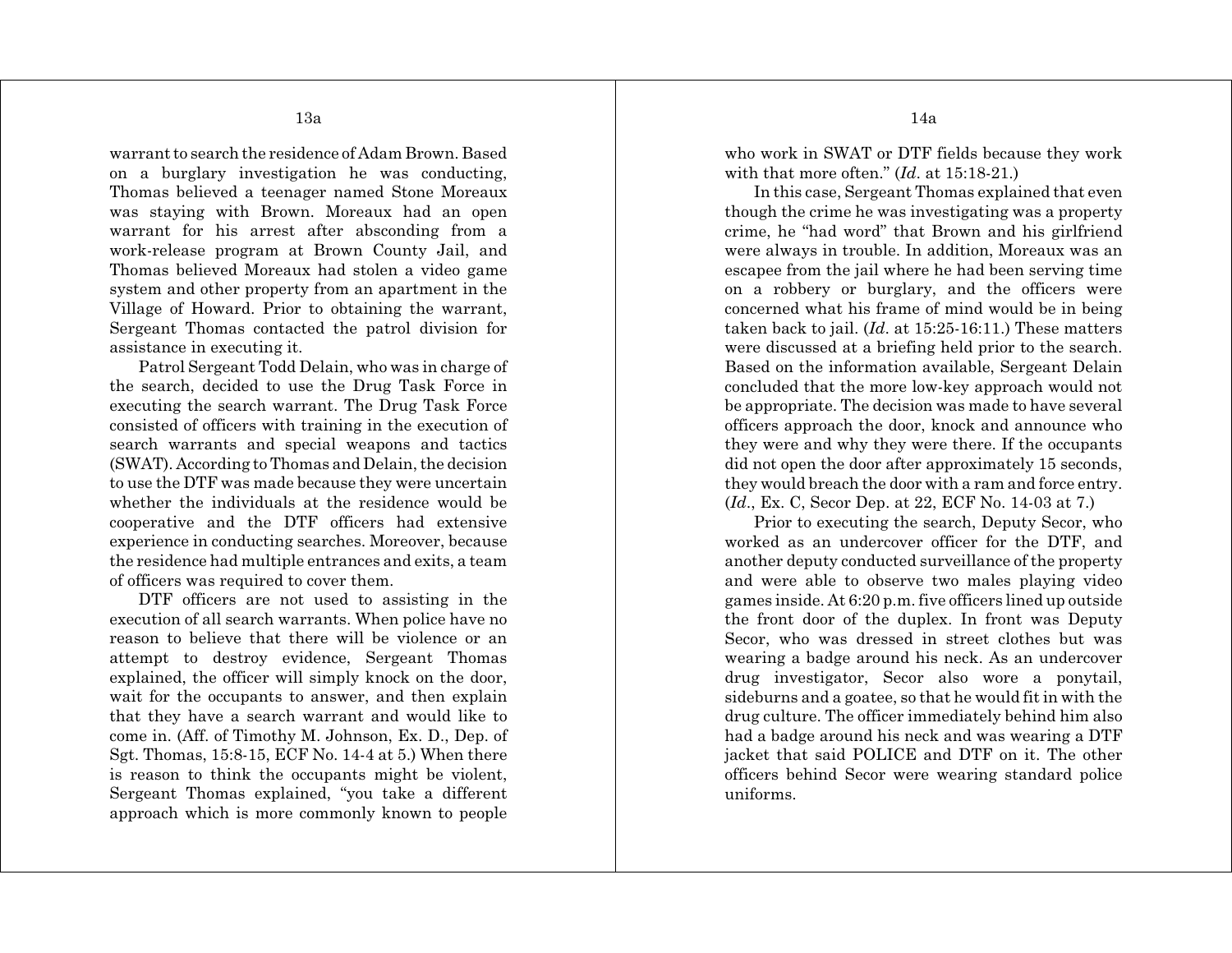Secor knocked on the door and yelled "Police — Search Warrant." While waiting, they saw Brown come to the window, look out, and then retreat away from the door. Another man also moved away from the door. At that point an officer yelled "Compromise," which apparently operates as a signal that immediate entry should be made. The officers quickly broke the door open and entered yelling, "Police, search warrant, get down on the ground!" Moreaux and another individual who was there dropped to the ground. Adam Brown, however, fled the officers and ran up the stairs. Deputy Secor and another deputy followed Brown upstairs, yelling "Police, stop!" When they arrived at the top of the stairs, they saw Brown standing in a bedroom pointing a shotgun, which turned out to be unloaded, in their direction. Secor shot Brown with his automatic assault rifle, striking him four times. Brown was later pronounced dead at the hospital.

In addition to the shotgun he pointed at the officers who followed him up the stairs, Brown also kept a sawed-off shotgun under his mattress. Because of prior convictions, Brown's possession of each of these guns was illegal.

#### **II. ANALYSIS**

Summary judgment is proper if the moving party "shows that there is no genuine dispute as to any material fact and the movant is entitled to judgment as a matter of law." Fed.R.Civ.P. 56(a); *Spurling v. C & M Fine Pack, Inc*., 739 F.3d 1055,1060 (7th Cir. 2014). In considering the factual evidence, a court must construe all facts and reasonable inferences in the light most favorable to the plaintiff as the non-moving party. *Casna v. City of Loves Park*, 574 F.3d 420, 424 (7th Cir. 2009). Based on the undisputed facts in this case, the Estate concedes that its claim against Deputy Thomas fails and that he should be dismissed. As to its claims against Deputy Secor and the County, however, the Estate argues the case should proceed to trial.

# **A. Fourth Amendment Claim Against Deputy Secor**

The nature and extent of force that may reasonably be used by officers depends on the specific circumstances of the arrest, including "the severity of the crime at issue, whether the suspect poses an immediate threat to the safety of the officers or others, and whether he is actively resisting arrest or attempting to evade arrest by flight." *Graham v. Connor*, 490 U.S. 386, 396 (1989). "Determining whether the force used to effect a particular seizure is 'reasonable' under the Fourth Amendment requires a careful balancing of 'the nature and quality of the intrusion on the individual's Fourth Amendment interests' against the countervailing governmental interests at stake." *Id*. (quoting *United States v. Place*, 462 U.S. 696, 703(1983)). The inquiry is an objective one, meaning that the subjective feelings or intent of the officers is not relevant. *Id*.

The Estate essentially concedes that at the moment he confronted Brown in the upstairs bedroom, Deputy Secor was justified in shooting him because Brown had leveled a deadly weapon at the deputies: "Plaintiff does not dispute that at the moment of confronting Adam Brown with a shotgun in the upstairs bedroom, the officers may have been justified in using deadly force." (Pl.'s Br. in Opp. at 7.) *See*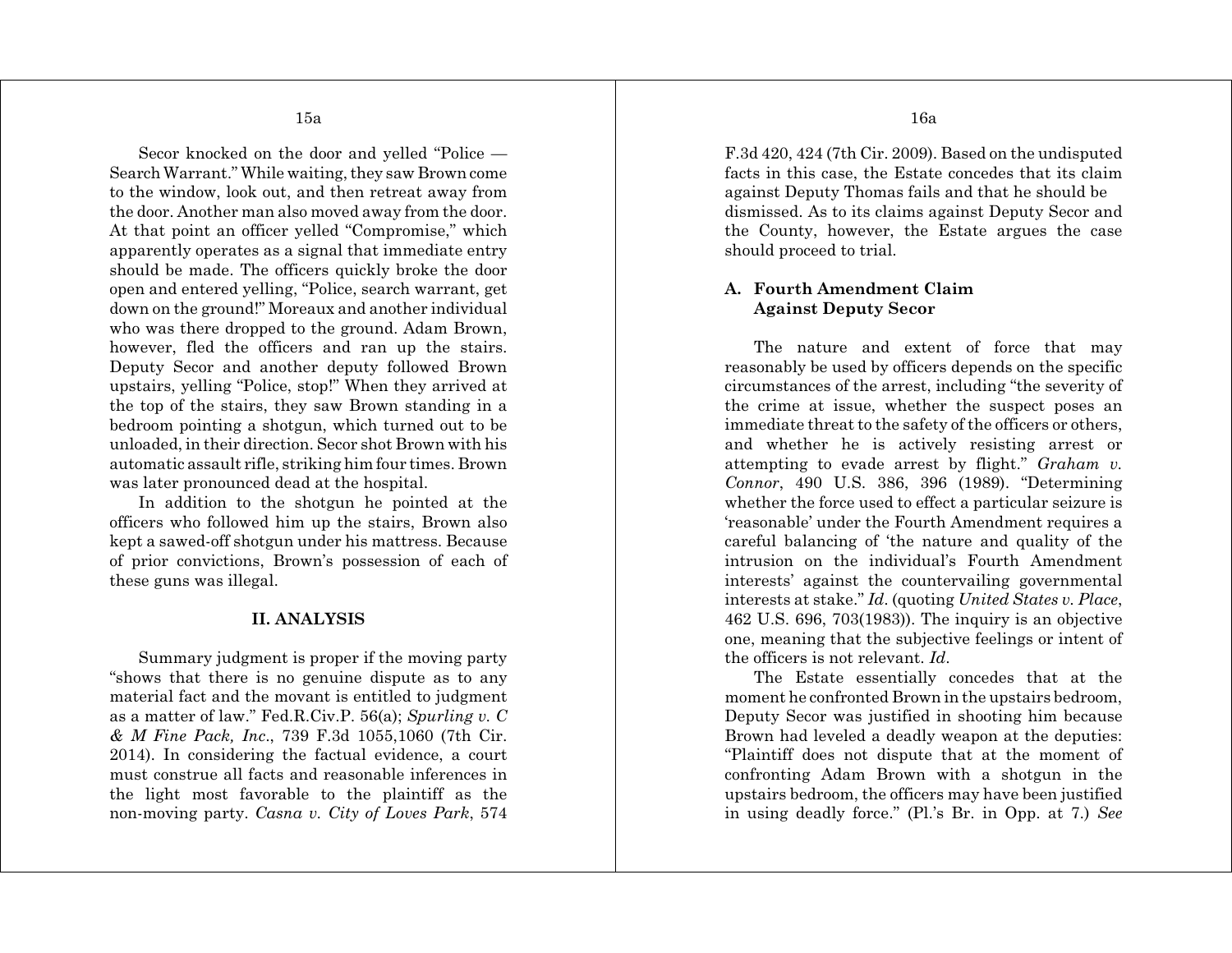*Plakas v. Drinski*, 19 F.3d 1143 (7th Cir.1994) (affirming summary judgment dismissing claim of excessive force by estate against officer who fatally shot deceased as he was about to strike him with a poker). Rather than focusing on the shooting, the Estate argues that the officers and the County should be liable because the unreasonable time and manner in which they chose to execute the search warrant created the very dangerous situation in which Brown was ultimately shot.

To support its argument, the Estate relies on *Estate of Starks v. Enyart*, 5 F.3d 230, 233 (7th Cir. 1993). In *Starks*, officers surrounded a stolen taxi cab in a parking lot. Like here, there was no suggestion of violence in the underlying theft. Starks, the thief, started to maneuver the taxi to allow himself an escape route, and when he stepped on the gas the officers opened fire and killed him to prevent his escape. Key to the analysis was a factual dispute as to whether one of the officers was in the path of the taxi or whether he deliberately jumped out in front of the car when it started accelerating. If the officer was already in the car's path, then the plaintiff conceded that the officers were justified in using deadly force to prevent the taxi from injuring the officer. But if the officer had stepped in front of the rapidly moving cab, leaving the subject no time to brake, then the officer "would have unreasonably created the encounter that ostensibly permitted the use of deadly force to protect him." *Id.* at 234. That is, if the jury believed the plaintiff's story that the officer jumped in front of the moving car, it could find that the officer essentially forced the situation by placing Starks — involuntarily — in a position in which he now posed a deadly threat to the officer. If that were true, the officers cannot

escape liability on the grounds that the shooting was a reasonable exercise of force. The point of Starks is that deadly force is allowed in order to prevent injury or death. An officer cannot unreasonably create circumstances in which injury or death would occur and then claim to be "preventing" that injury by using deadly force. As the court explained, "Police officers who unreasonably create a physically threatening situation in the midst of a Fourth Amendment seizure cannot be immunized for the use of deadly force." *Id*.

The Estate argues here that the use of seven officers in a night-time raid to conduct a search for a stolen video game was patently unreasonable. It contends that the manner in which the officers conducted the search caused Brown to believe his apartment was being broken into by a violent gang of unknown people, and thus the officers forced his hand and required him to turn a deadly weapon on them. The Estate notes that the lead officer, Deputy Secor, was in street clothes and had a ponytail. Although he had a badge hanging around his neck, we cannot know whether Brown actually saw the badge. Brown had experienced some kind of break-in in the past, and thus may have been especially sensitive to that possibility. By proceeding in the aggressive way they did, the Estate contends that the officers essentially created the need to shoot Brown by giving him little choice but to defend himself with deadly force. In doing so, the Estate contends, they violated his rights under the Fourth Amendment.

The Fourth Amendment to the Constitution protects "[t]he right of the people to be secure in their persons, houses, papers, and effects, against unreasonable searches and seizures." U.S. Const., Amend. IV. As a general rule, this means that police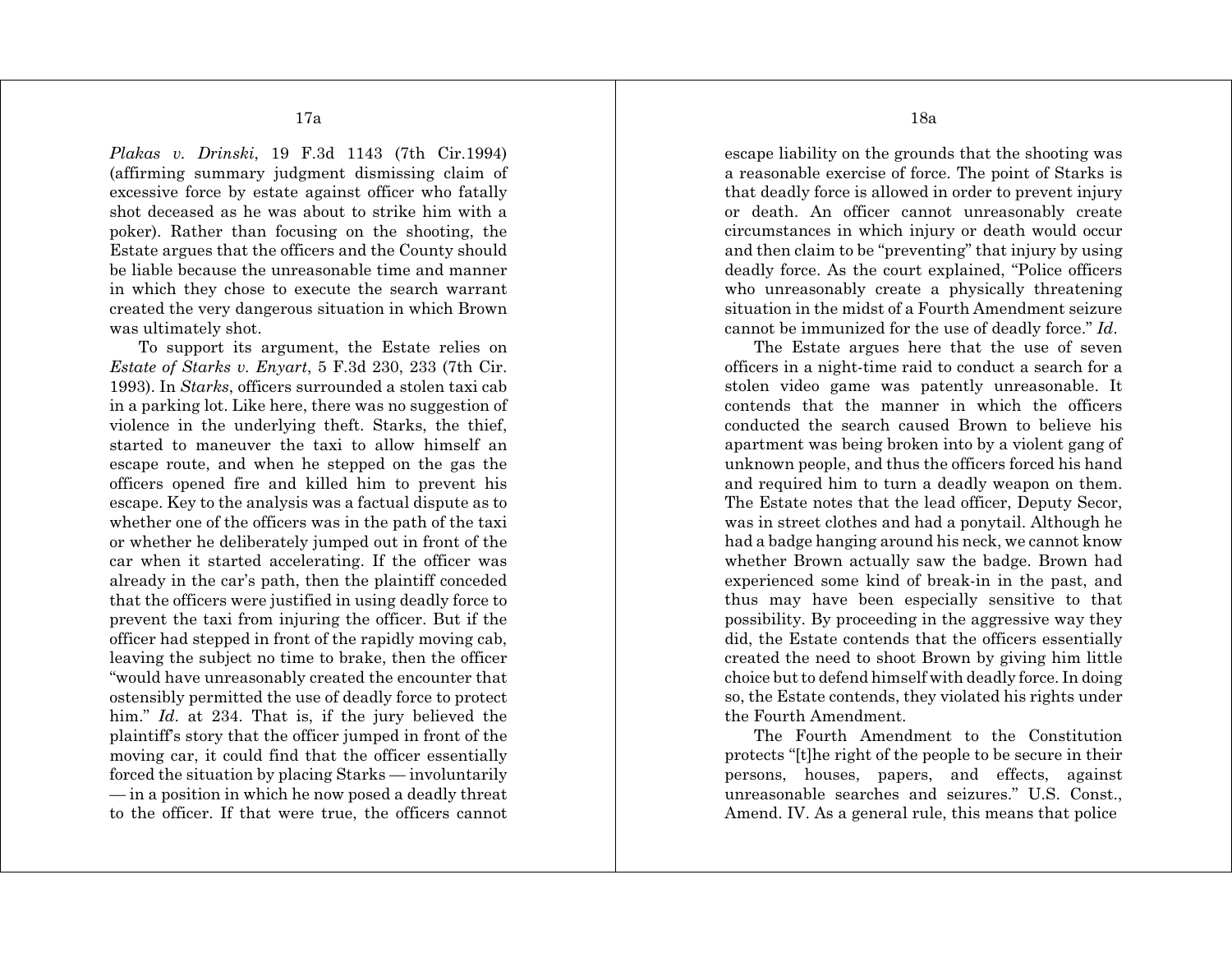who are executing a search warrant must first identify themselves, announce that they have a warrant, and allow a reasonable time for the occupants to open the door before they forcibly enter the premises. *Wilson v. Arkansas*, 514 U.S. 927, 934(1995). There are several reasons for this rule. First, is "the protection of human life and limb,because an unannounced entry may provoke violence in supposed self-defense by the surprised resident." *Hudson v. Michigan*, 547 U.S. 586, 594,(2006). The second reason is the protection of property: "The knock-and-announce rule gives individuals 'the opportunity to comply with the law and to avoid the destruction of property occasioned by a forcible entry.' " *Id*. (quoting *Richards v. Wisconsin*, 520 U.S. 385, 393, n. 5 (1997)). A third reason for the rule is that it "protects those elements of privacy and dignity that can be destroyed by a sudden entrance." *Hudson*, 547 U.S. at 594. "The brief interlude between announcement and entry with a warrant may be the opportunity that an individual has to pull on clothes or get out of bed." *Richards*, 520 U.S. at 393, n. 5.

The requirement that police give the occupants of a premises to be searched an opportunity to allow entry is not absolute, however. The rule may be dispensed with and forcible entry made when law enforcement officers "have a reasonable suspicion that knocking and announcing their presence, under the particular circumstances, would be dangerous or futile, or that it would inhibit the effective investigation of the crime by, for example, allowing the destruction of evidence." *Id*. at 394. Thus, where police executing a search warrant for readily disposable contraband such as drugs have reason to suspect that the occupants of the premises are likely to dispose of the drugs or that they intend to arm themselves, immediate, forcible 20a

entry is permissible. *United States v. Dumes*, 313 F.3d 372, 381 (7th Cir. 2002). Forcible entry is also reasonable when after identifying themselves as police officers and announcing they have a warrant, entry is refused. 2 LaFave, Wayne, SEARCH AND SEIZURE: A TREATISE ON THE FOURTH AMENDMENT § 4.8(c) (5th ed.); see also *United States v. Peterson*, 353 F.3d 1045, 1050 (9th Cir. 2003) ("When Edwards affirmatively refused to admit the police, the factors of futility, danger, and potential destruction of evidence supported the officers' decision to enter immediately."). Moreover, the refusal need not be verbal. "Indeed it would be an unusual case coming before the courts where an occupant affirmatively 'refused admittance' or otherwise made his refusal known verbally after being given notice." *Masiello v. United States*, 317 F.2d 121, 122 (D.C. Cir. 1963).

Here, it is undisputed that after police knocked on the door to Brown's apartment, identified themselves as police officers and stated they had a warrant, one of the male occupants "looked out the window towards the officers and then moved away from the door as if to hide." (DPFOF ¶ 39, ECF No. 20.) "A second individual was also seen walking away from the door so that he was out of sight." (*Id*. ¶ 40.) Based on these undisputed facts, the defendants concluded entry had been refused. They therefore immediately and forcibly entered the residence in order to prevent the occupants from arming themselves. (Johnson Aff., Ex. B., Dep. of Brad Dernbach at 21:17-21, ECF No. 14-2.) The question presented is whether their conduct violated Brown's rights under the Fourth Amendment and essentially caused his death.

The Estate first suggests that given the relatively small value of the property they were looking for, the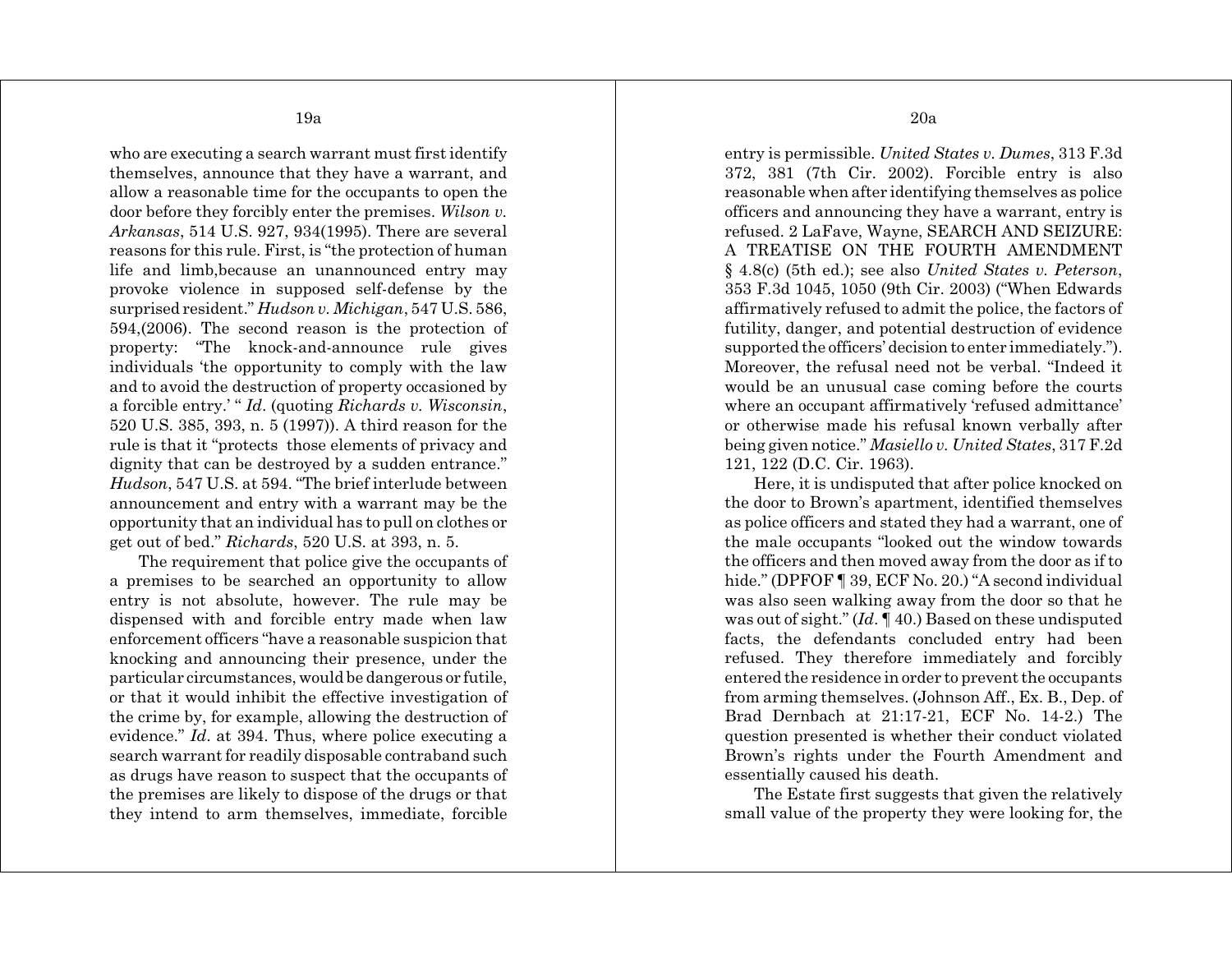time and manner in which the officers chose to execute that warrant was unreasonable. It is important to keep in mind, however, that while the property sought by the officers in the warrant may not have had significant value, the Estate concedes they were investigating a burglary, which is a felony under Wisconsin law. (DPFOF, ECF No. 20, ¶ 10.) They also had reason to believe that the suspect in the burglary, who was also on escape status from a sentence for a robbery, would be present. (*Id*. at ¶ 21.) These are not petty offenses.

The Estate also suggests that it was unreasonable to execute the warrant at night. This, too, is not true. Wisconsin has no law restricting searches to daylight hours, and the warrant contained no such limitation. It is no doubt true that "searches conducted in the middle of the night . . . involve a greater intrusion than ordinary searches . . . ." *Gooding v. United States*, 416 U.S. 430, 464 (1974) (Marshall, J., dissenting). But 6:20 p.m. is the dinner hour, not the middle of the night, and while it may have been dark out at that time, this is not enough to make the search unreasonable. In Green Bay, the sun sets as early as 4:15 p.m. during the winter months, before many people are home from work, and it does not rise until well after 7 a.m. To hold that search warrants can only be executed during daylight hours would mean that they would often be executed when no one is home, thereby necessitating forcible entry more often than would otherwise be necessary. Especially where the premises to be searched is located in a city where most homes have outdoor lights and street lights are common, one would not expect that executing a search warrant in the early part of the evening would not cause unwarranted emotional distress or trauma. In addition, the officers knew from their surveillance that the occupants of the premises were up and about playing video games. The officers were also concerned that the property they were looking for could be easily moved if they delayed further. Under these circumstances, the decision to execute the warrant at 6:20 p.m. was not unreasonable.

Nor can it be said that the use of seven officers to execute the warrant was unreasonable. As Sergeant Thomas explained, the officers thought there would be at least three occupants of the apartment, including Moreaux who "was an escapee from jail serving time on a robbery — use of force charge." (DPFOF  $\P$  21, ECF No. 20.) Because of Moreaux's history and escape status, the officers concluded he might not be inclined to cooperate and comply with their directives, and thus a less aggressive "knock and talk" approach would not be prudent. And considering the number of individuals inside the house and the need to cover other entrances and exits to the premises, the officers concluded a team of officers would be used. Given the uncertainties inherent in executing a search warrant, their seemingly excessive caution was not unreasonable.

The Estate argues that Brown likely did not know the people at the door were police officers because Deputy Secor was an undercover officer wearing only a badge for identification. But even if we assume that Brown did not see Secor's badge, the other officers were either wearing standard police uniforms or jackets that said POLICE on them. In addition, Deputy Secor yelled "police — search warrant" prior to entering. The Estate concedes that the officers yelled this and that they then began counting out-loud: one-thousand, one-thousand-one, one-thousand-two, etc. (ECF No. 20 at ¶¶ 37-38.) The next-door neighbor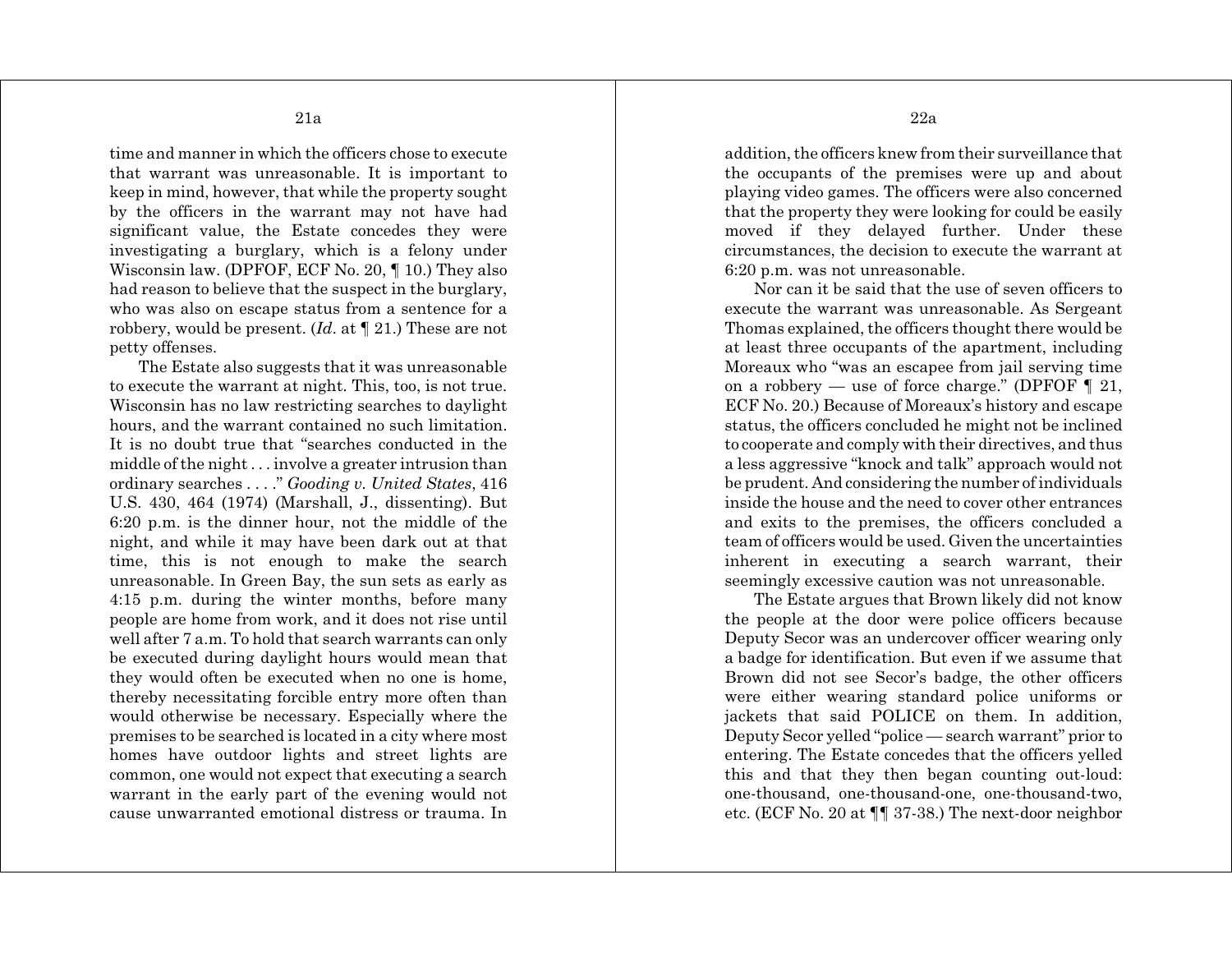heard the yelling and came out of her house to investigate. (Id. at ¶ 45.) Even the officers covering an exit on the other side of the house heard Secor announce "police — search warrant." (*Id*. at ¶ 44.) Very soon after, an individual looked out the window and then retreated within the house, at which time the officers yelled "compromise" and broke the door in. When they got inside, they yelled "Police search warrant, get down on the ground," and the other two occupants of the house complied, while Brown fled. (*Id*. at  $\P$  46.)

As the Estate acknowledges, one of the reasons police officers forcibly enter immediately after entry is refused is to prevent the occupants from arming themselves, which is precisely what Brown proceeded to do. The Estate contends that Brown would not have acted as he did had the police proceeded to execute the warrant in a less aggressive manner. The fact that Brown continued up the stairs to arm himself even as he heard the officers behind him yell "Police, stop!," suggests otherwise. But even if Brown would have acted differently had police utilized less aggressive tactics, it does not follow that Deputy Secor and the County could be liable.

As noted above, officers attempting to execute a search warrant may forcibly enter a premises when entry is refused. *LaFave*, *supra*. And because an occupant will often say nothing to police, a refusal must frequently be inferred from his actions. *Id*.;*see also United States v. Gallegos*, 314 F.3d 456, 459 (10th Cir. 2002) ("It is by now well-established that an occupant of a home need not affirmatively refuse admittance to trigger the right of the police to enter by force . . . . On the contrary, the refusal may be constructive or reasonably inferred from the

*United States v. Stotts*, for example, the court held that the occupant's refusal to allow entry could be inferred from the fact that he turned and ran after the agent identified himself and said he had a search warrant. 176 F.3d 880, 883 (6th Cir. 1999). Likewise, in *McClure v. United States*, the court found that entry had been refused where law enforcement agents observed occupant turn and run after she saw them through a window and then heard "footsteps running in the wrong direction" when they arrived at the door. 332 F.2d 19, 21-22 (9th Cir. 1964), *cert. denied*, 380 U.S. 945(1965); *see also United States v. Augello*, 368 F.2d 692, 694-695 (3rd Cir. 1966) ("When, after making their announcement, the officers saw the appellant's sister running away from the door and calling the name of the very person for whose arrest they possessed a warrant, they were justified in making an immediate entry."), reversed on other grounds, 390 U.S. 200(1968); *United States v. Aldrete*, 414 F.2d 238, 239 (5th Cir. 1969) ( "Searching officers demanded entry to the residence. Fifteen to 20 seconds elapsed, they could see two persons rushing to the rear of the house, then they broke in the door. The entry was not invalid."); *Stamps v. United States*, 436 F.2d 1059, 1060 (9th Cir. 1971) ("The arresting officers gave notice of their authority and purpose when they appeared at the house in which Stamps was arrested. Only after hearing a commotion within and footsteps sounding to the officers as if one were running away from the door, did the officers break open the door and make their entry . . . . There having been adequate reason to believe that permission to enter had been denied, reasonable force to effect the entry was permissible.").

circumstances.") (internal quotations omitted). In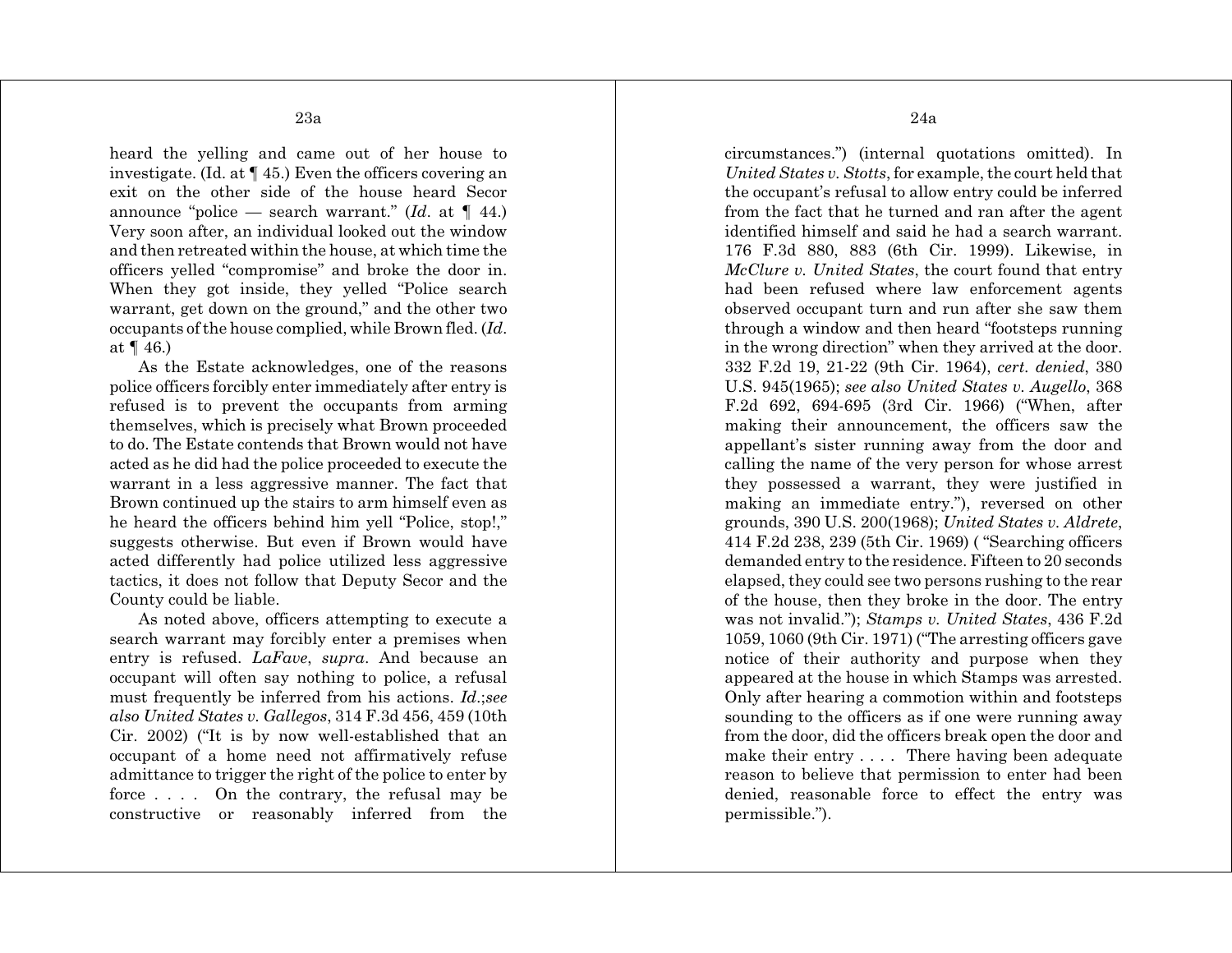It is true that all but one of the searches in the foregoing cases were for drugs, which are readily disposable and are often associated with guns. It is also true that the defendants here have offered no evidence that either Moreaux or Brown were keeping firearms at Brown's residence. The rule allowing force when entry is refused, however, is not limited to drug cases, and as this case shows, the risk that an occupant may attempt to arm himself is not limited to drug cases. In light of the authority cited above, the conduct of the officers here cannot be held to have been in clear violation of Brown's Fourth Amendment rights. At the very least, Deputy Secor would be entitled to good faith immunity since it was reasonable for him to believe his forcible entry, along with the other officers, did not violate clearly established law. *See Hinnen v. Kelly*, 992 F.2d 140, 142 (7th Cir. 1993) ("Government officers performing discretionary functions are shielded from civil liability unless their actions violate clearly established statutory or constitutional rights of which a reasonable officer would have known.") (citing *Harlow v. Fitzgerald*, 457 U.S. 800, 818 (1982)). It follows that if Deputy Secor did not act unreasonably in entering Brown's residence, then he cannot be liable for responding as he did when Brown pointed a shotgun at him.

For these reasons, *Starks* does not apply. Whereas *Starks* involved a factual dispute about whether an officer had unreasonably placed himself in a position where he had no choice but to shoot a fleeing citizen, here the facts are undisputed and the claim that Deputy Secor created the need to shoot Brown by acting unreasonably finds no support in the law. In *Starks*, the officer's actions allegedly made Starks a deadly threat *despite* Starks' attempt to flee the scene 26a

nonviolently. By jumping in front of the car (if that's what he did), the officer essentially created the very situation that ostensibly required the use of deadly force. But here, the officers were justified in forcibly entering the residence when entry was denied, or were at least acting in good faith in believing they were justified. No one forced Brown to flee and then point a gun at Deputy Secor. He could have surrendered at the door or, at a minimum, tried to escape. Instead, he ran to a room containing weapons and then drew a gun on someone he knew or should have known to be a police officer. *Starks* does not say that officers who use aggressive police tactics cannot use deadly force if it becomes necessary. It merely says that police cannot escape liability if their actions turn a nonviolent fleeing suspect into a violent threat to life and limb. That is not what happened here.

The Estate also relies on *Deering v. Reich*, where officers executed an arrest warrant in the middle of the night with similarly disastrous results. 183 F.3d 645 (7th Cir. 1999). Deering, whom the court described as an "elderly" sixty-nine-year-old man with mental problems, lived alone on a farm in the country. After backing his car into a motorcycle, he had failed to appear in court for his misdemeanor case. Deputy sheriffs snuck up on his house and, through a window, observed Deering sleeping. When they announced themselves, Deering awoke and grabbed a shotgun. Commotion ensued. Deering went into the yard with his gun and fired a shot. The deputies scattered, and one of them believed Deering was pointing the shotgun at him. The deputy then fired eleven rounds at Deering, killing him. *Id*. at 648-49. The case proceeded to trial, and the jury found in favor of the officers. The Estate argues that in this case, as in *Deering*, "the jury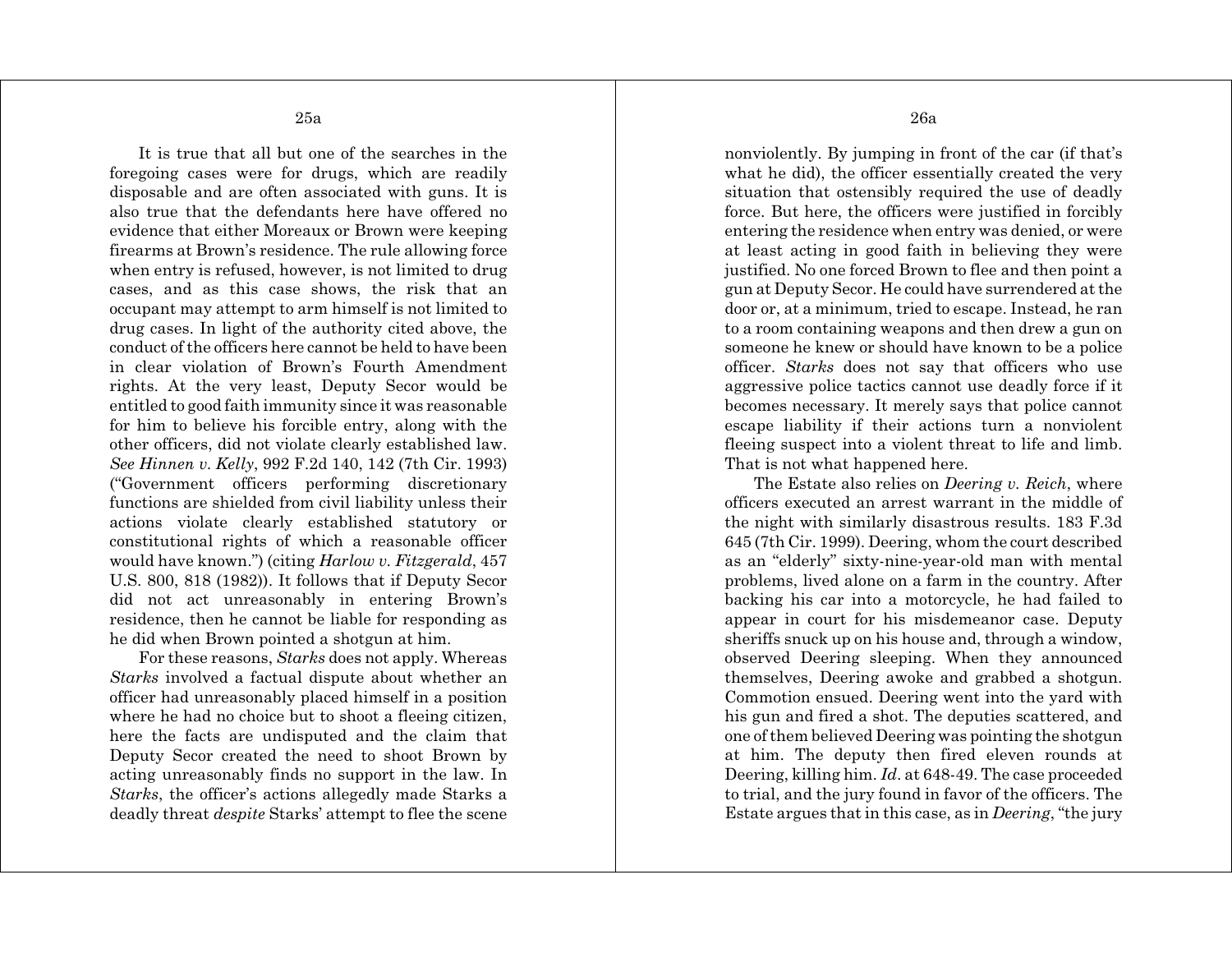should be permitted to evaluate the totality of the circumstances and determine whether Deputy Secor and the Brown County officers used appropriate force for those circumstances." (Pl.'s Br., ECF No. 18 at 8.)

This case differs from *Deering*, however, in that in this case there is no doubt that Deputy Secor was justified in shooting Brown when Brown pointed a shotgun at him and his fellow officer. In Deering that was not the case. Deering had fired a shot, it is true, and the court thus recognized that "it is hard to imagine that any prior circumstances would cause the jury to fail to focus on the fact that Deering fired at the deputies." *Id*. at 652. Even so, the Deering court recognized that the other circumstances could have been relevant. What Deputy Reich knew was limited: it was dark out, the subject was old, and the situation was chaotic. "Deputy Reich could not see Deering but, hearing the commotion, he moved forward and drew a bead on Deering." *Id*. at 648. He "thought" Deering was facing him, holding a shotgun at his shoulder. Id. But this was after Reich himself advanced on Deering after taking shelter in a shed. In short, there was enough uncertainty and flux in the situation that a jury could conceivably have considered circumstances other than the fact that Deering had fired at an officer. Perhaps the officers could have found shelter and negotiated with Deering. Maybe they could have retreated, or perhaps disarmed the elderly man in some way other than by firing eleven shots at him. The point is that in Deering the need for the officer to shoot Deering was not a given. Nevertheless, the jury found in favor of the officer, and the Seventh Circuit affirmed, finding that the jury knew enough about all of these factors to entitle it to render a judgment on the proper use of force.

28a

In sharp contrast to *Deering*, here there are no other circumstances that would be relevant to an analysis of the shooting: Deputy Secor was justified in shooting Brown because Brown pointed a shotgun at him. None of the other circumstances would trump that fact, which explains why the Estate has conceded that the shooting was justified. Simply put, in this case the fact that Brown was pointing a gun at him *was* the totality of the circumstances, as far as the use of force was concerned. All that was left here was the manner in which the warrant was executed which, for the reasons set forth above, was reasonable and does not give rise to individual liability on the part of Deputy Secor. Summary judgment will therefore be granted on the claim against him.

#### **B. Monell Claim Against Brown County**

Finally, the Estate argues that it has alleged a proper Monell claim against Brown County. Under *Monell v. Department of Social Services*, 436 U.S. 658 (1978), a government entity may be held liable if a constitutional violation arises from an official policy or custom. The Estate argues that the procedure used here was cleared by policymakers (sergeants), who also considered (but rejected) less intrusive means of executing the warrant. Whether the decision to use the DTF to conduct the search in the manner which led to Brown's death is viewed as the result of the County's policy or the absence of a policy, the Estate contends that the County is liable.

"[A] municipality cannot be liable under *Monell* when there is no underlying constitutional violation by a municipal employee." *Sallenger v. City of Springfield, Ill*., 630 F.3d 499, 504 (7th Cir. 2010)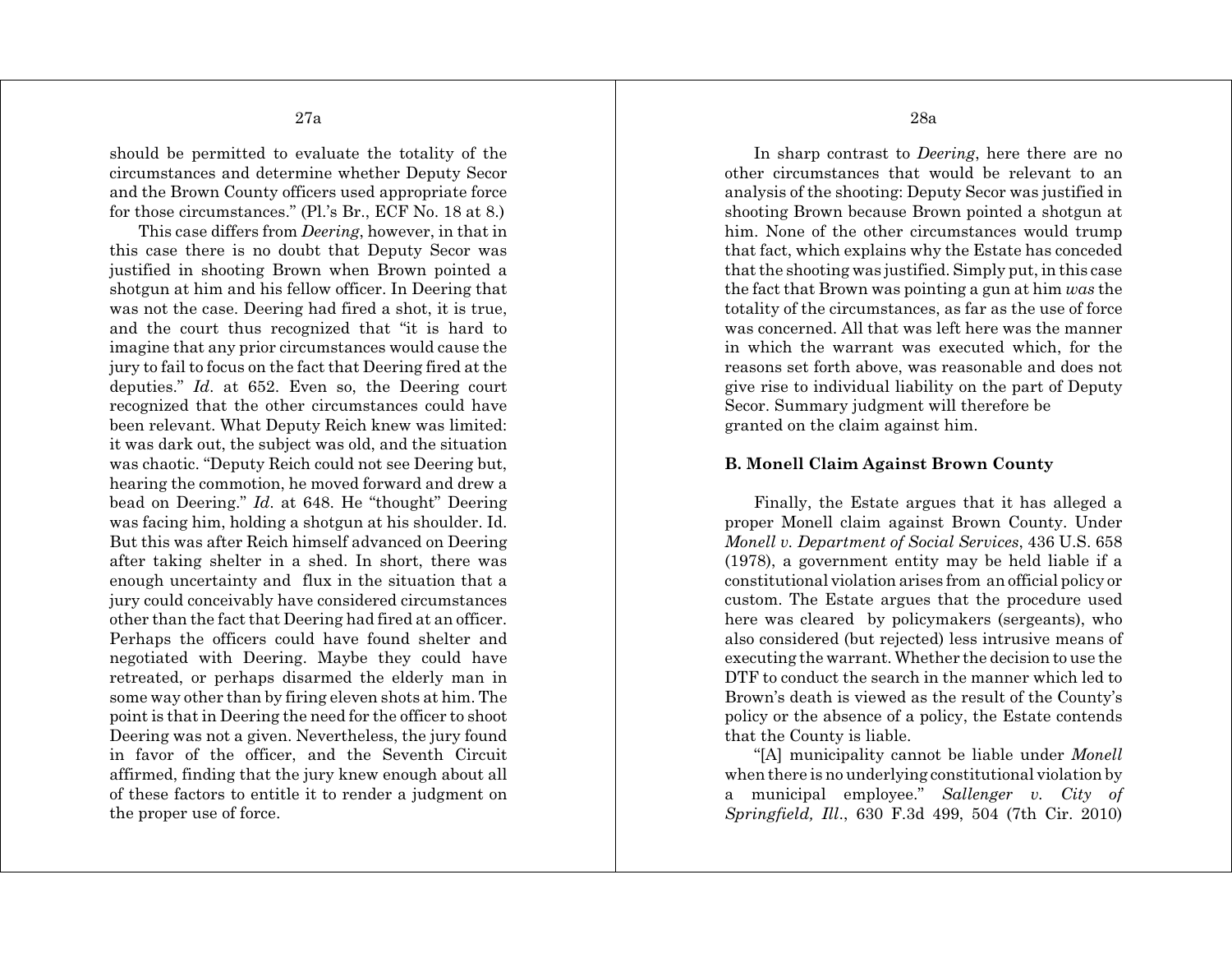(citation omitted). Thus, if the actions of Deputy Secor and the other officers involved in the search did not violate Brown's constitutional rights, the County cannot be liable in any event. If, on the other hand, those who carried out the search are merely immune from liability because they acted in good faith, the County could be liable for any violation that resulted from its unconstitutional policy or custom. *See Owen v. City of Independence*, 445 U.S. 622, 650 (1980) (rejecting claim that municipalities should be afforded qualified immunity like that afforded individual officials based on the good faith of their agents). Even if a constitutional violation is shown, however, the County cannot be liable under § 1983 unless the constitutional violation was caused by (1) an express municipal policy; (2) a widespread, though unwritten, custom or practice; or (3) a decision by a municipal agent with "final policymaking authority." *Milestone v. City of Monroe*, 665 F.3d 774, 780 (7th Cir. 2011).

Here, the Estate has failed to identify any express County policy or widespread custom or practice that has given rise to frequent constitutional violations. Sergeant Thomas explained that, in general, an investigator with a warrant will simply knock on the door and wait for the occupant to answer when there is no reason to worry about violence, the destruction of evidence or flight. Where there is a concern that the target of the search might not cooperate, the investigator contacts the patrol division for assistance. The Estate notes that the officers in this case discussed using a more low-key approach, but concluded that the fact that Moreaux was an escapee and a suspect in a burglary with a previous record for a violent felony warranted a more cautious approach. While one may disagree with the conclusion that 30a

Moreaux, no matter how one characterizes his crimes, really posed a threat sufficient to warrant a team of officers trained in special weapons and tactics, the Estate has not pointed to any County policy or custom that required the use of the DTF to conduct the search. Nor has it presented any evidence of similar incidents occurring in the past. Instead, the evidence indicates that the decision to use the DTF was made by Sergeant Delain. The Estate offers no evidence that Sergeant Delain, or anyone else involved with the search, had final policy making authority for the County or even for the Sheriffs Department. Based on the record before the court, there is therefore no basis on which the County could be found liable under Monell even if a violation of Brown's constitutional rights could be shown. Summary judgment will therefore be granted on the Estate's claim against the County as well.

### **III. CONCLUSION**

This case is tragic, and the Estate's indignation is to some extent understandable. One cannot help but wonder whether this sad sequence of events could have been avoided if Sergeant Thomas had simply knocked on Brown's door, waited for him to answer it, and then calmly explained that he had a warrant to search his house for a video game Moreaux was suspected of stealing. In simpler times, this most likely would have been the approach. Unfortunately, those times appear to have passed. Today, partly in response to the "war on drugs" and the proliferation of guns, especially assault weapons, but perhaps due more to federal funding and incentives, law enforcement agencies across the country have established SWAT Teams that